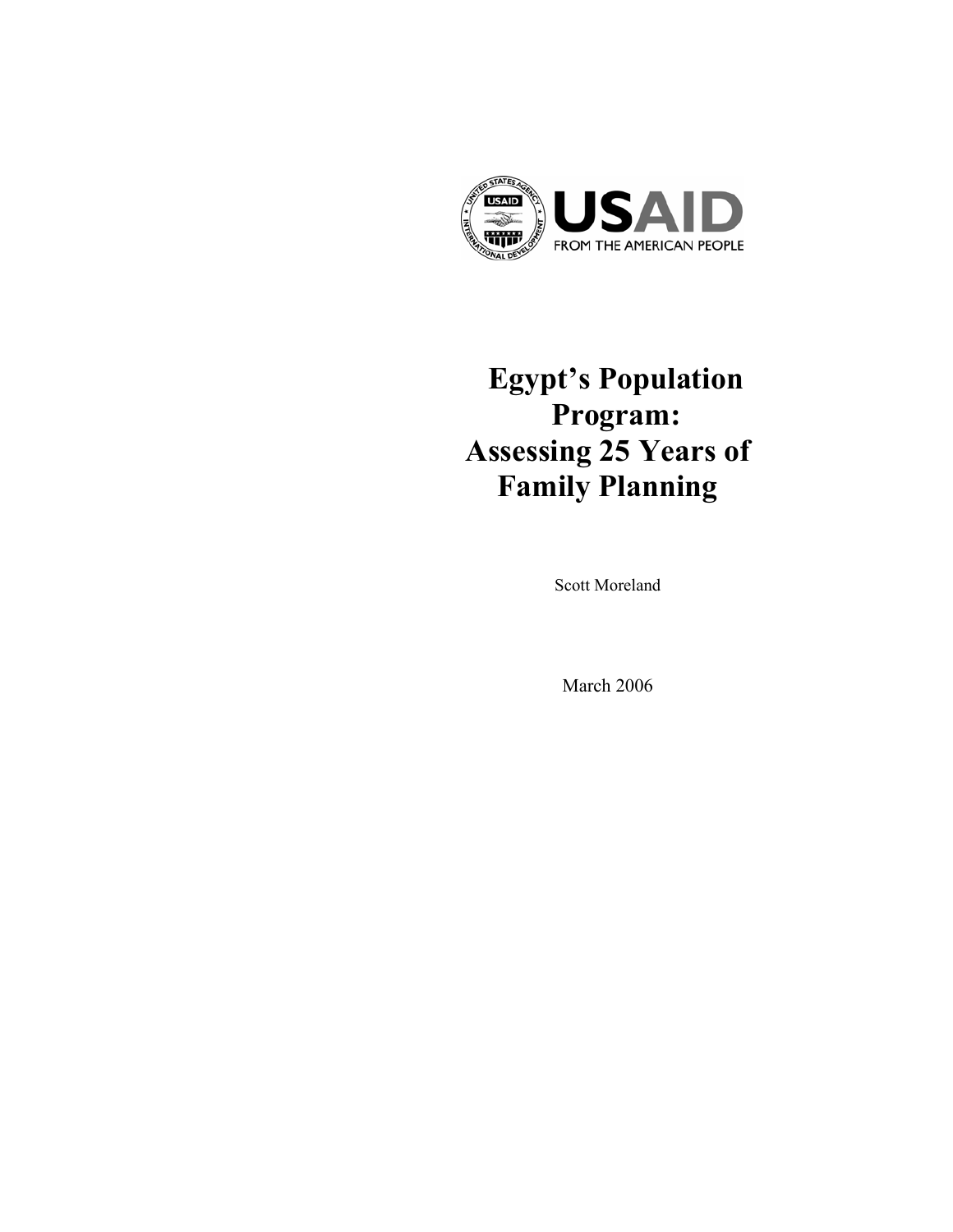## **Egypt's Population Program: Assessing 25 Years of Family Planning**

*March 2006* 

This brief was produced for review by the United States Agency for International Development. The author's views expressed in this publication do not necessarily reflect the view of USAID or the United States Government.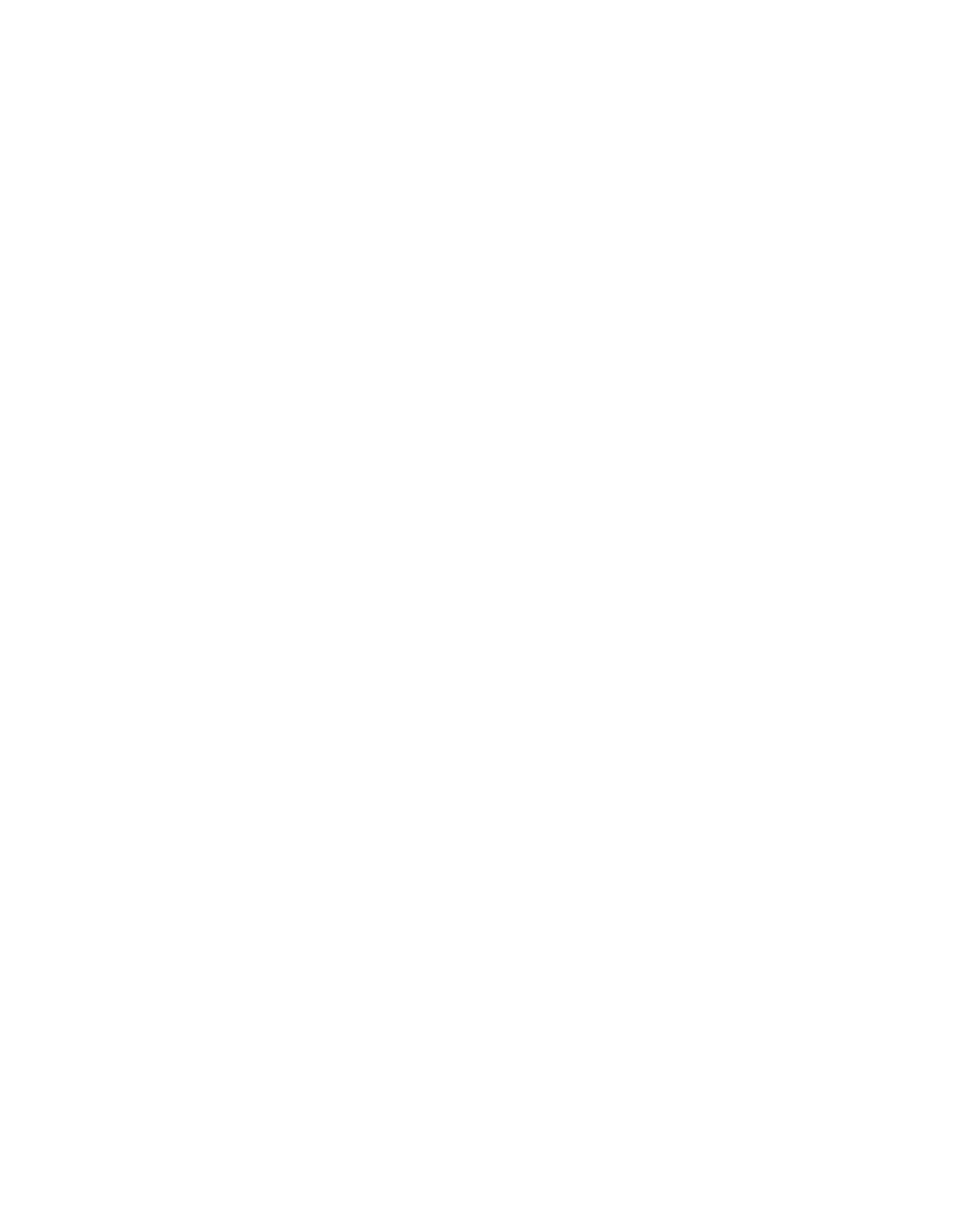## **Contents**

| What Would Egypt Be Like if the Demographic Transition Had Not Occurred?  5            |
|----------------------------------------------------------------------------------------|
|                                                                                        |
| What Are the Benefits in Terms of Lower Expenditures on Health and Social Programs? 15 |
|                                                                                        |
|                                                                                        |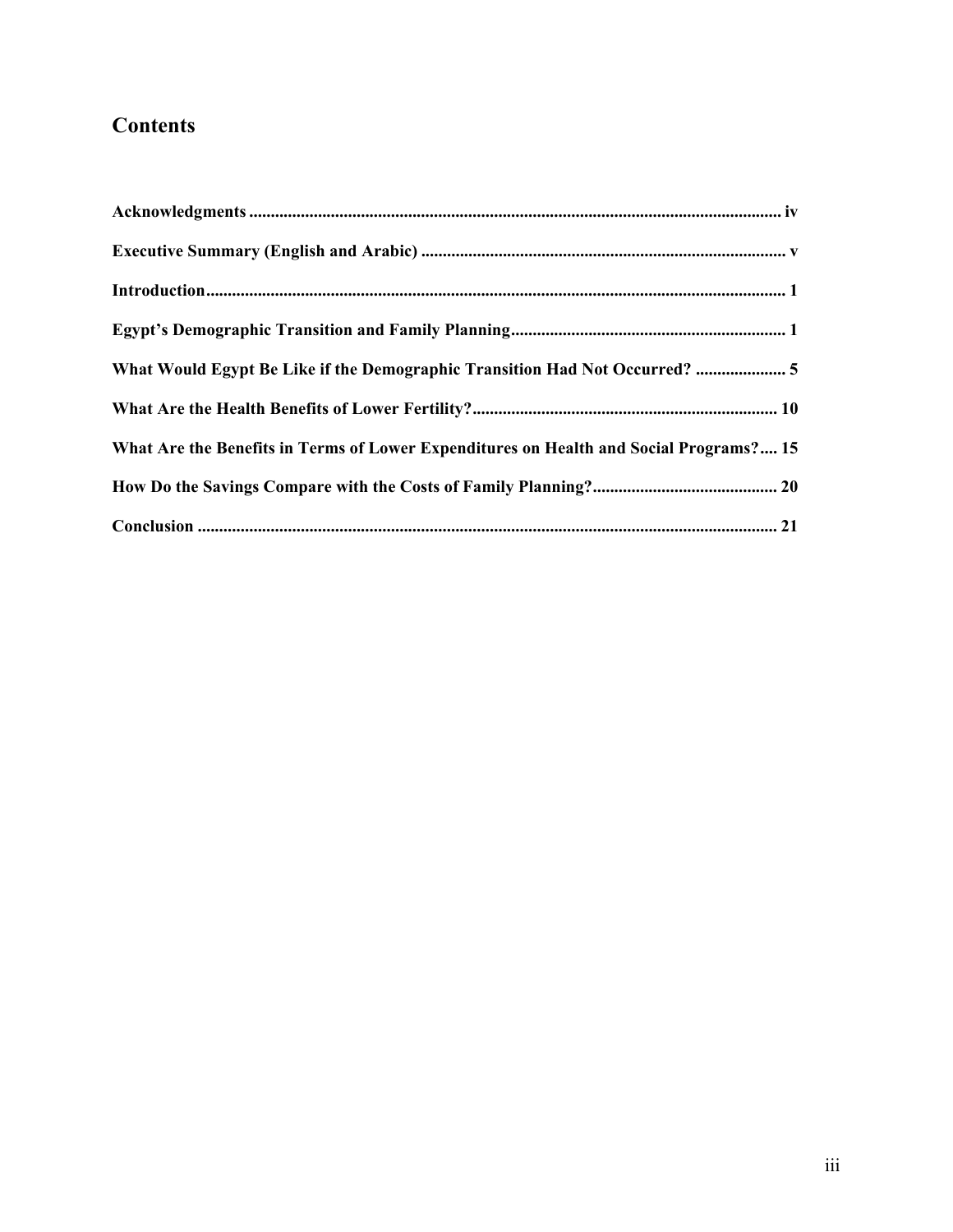## **Acknowledgments**

Over the last 15 years, I have benefited from studying and responding to issues facing Egypt's education and health sectors; during nearly eight of those years, I lived and worked in Egypt. I was privileged to collaborate with many of the pioneers of Egypt's family planning program and to attend the 1994 International Conference on Population and Development in Cairo, contributing in a small way to that event by assisting the National Population Council with its preparations for the watershed conference. This study therefore represents the culmination of a period in my professional life spent working in Egypt.

The study has benefited from the comments and assistance of several colleagues that I would like to acknowledge. They include Dr. Hussein Abdel-Aziz Sayed, Country Director of the POLICY Project, Egypt, and all of the capable staff of the POLICY/Egypt office whose persistent search for data made the study possible. Similarly, I am indebted to Rachel Sanders of the Futures Group for her research assistance. John Ross generously provided data and guidance on the analysis of family planning and child survival. Warren Robinson, who knows well the Egyptian family planning experience and whose own work complements this study, provided valuable insights as well as gracious access to his data set. The paper also benefited from careful reading by Suneeta Sharma, Carol Shepherd, and Bill Winfrey of the Futures Group. Finally, I would like to thank the POLICY Project and USAID for their support for this study and their patience in allowing me the time to complete it.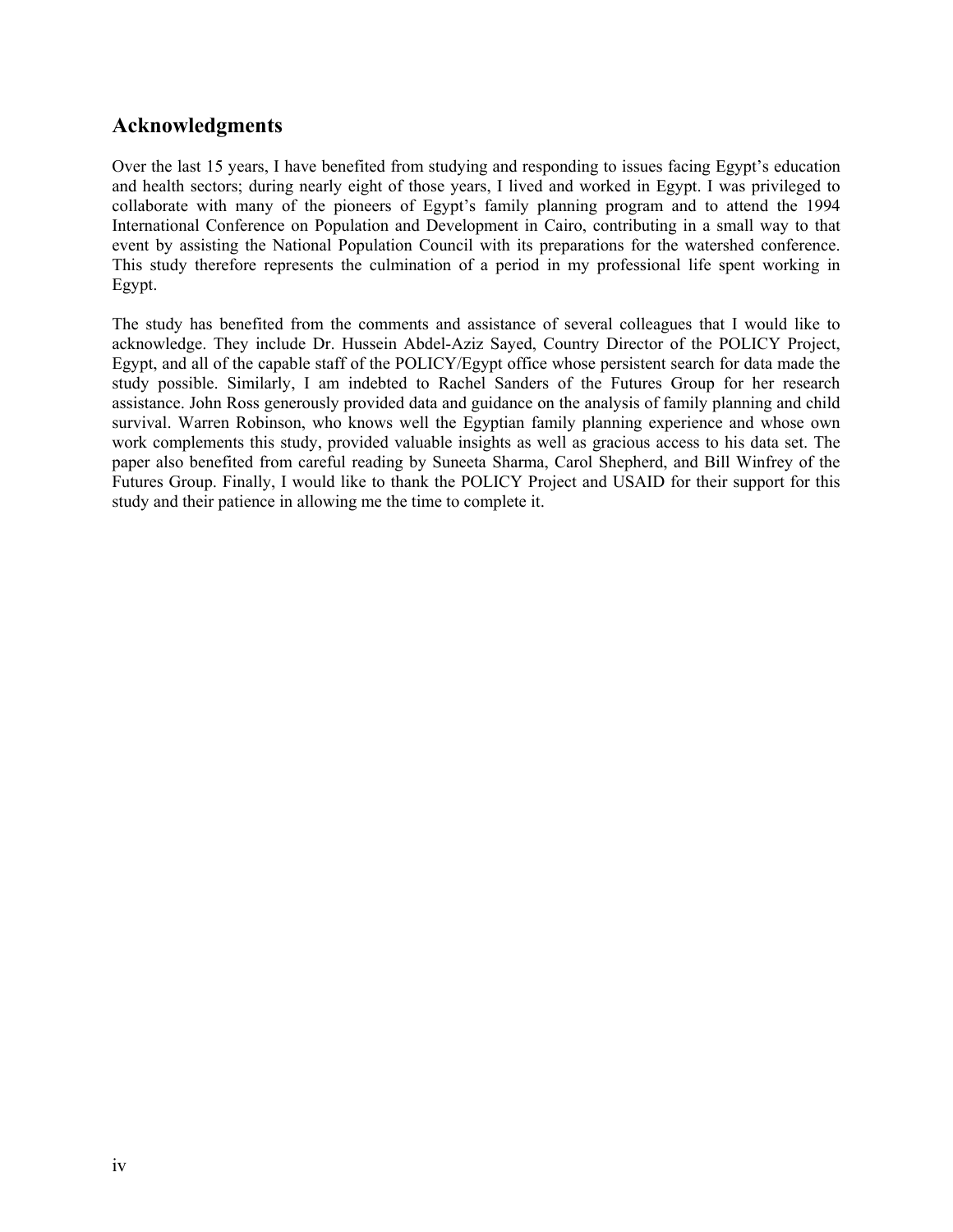## **Executive Summary**

This report reviews the progress made to date under Egypt's family planning (FP) program and estimates the benefits that have already been realized. It documents the effects of the FP program on Egypt's demographic transition through a review of the country's major demographic indicators. To estimate the benefits realized, a scenario of a less successful FP program was created and compared with the cumulative public sector savings achieved as a result of Egypt's actual FP program for the period of 1980–2005. The health benefits for children and mothers were also analyzed.

Overall, Egypt's demography in the last century has followed a classic transition from high fertility and mortality to lower fertility and mortality. The total fertility rate fell from 5.6 in 1976 to 3.1 in 2005; it is clear that increases in FP use have been a significant factor in this decline. During that same time period, the contraceptive prevalence rate increased from 18.9 percent to 59 percent, and data show this trend was largely accomplished by an increased number of service delivery outlets. For example, the number of FP clinics in the public and NGO sectors rose from 3,862 in 1981 to 6,005 in mid-2005—an increase of more than 50 percent. Resources allocated to family planning have also been on the rise, increasing by approximately 400 percent from 1989 to 2003. In 2004, Egypt's crude birth rate (CBR) was 25.6, with a crude death rate (CDR) of 6.4.

The benefits of the FP program to date have been substantial, resulting in

- a population that is smaller by 12 million (nearly the size of Cairo);
- a more favorable age distribution, with 10 million fewer young people (not old enough to work);
- a lower infant mortality rate, resulting in more than 3 million fewer infant deaths during the last 25 years;
- a lower under-5 child mortality rate, resulting in about 6 million fewer early-childhood deaths during the last 25 years; and
- fewer maternal deaths, with 17,000 mothers' lives saved over the last 25 years.

The savings gained through the above results and a highly cost-effective FP program have led to additional broader benefits. The LE 2,402 million spent on family planning between 1980 and 2005 was more than offset by the LE 45,838 million estimated cost savings in child health, education, and food subsidies. These cost savings have allowed Egypt to maintain and improve the quality of public services in these sectors and ultimately the quality of life of Egyptians. Undoubtedly, as other studies have shown, other sectors, such as general health, housing, employment, and the economy, have also benefited from the FP program.

With an expected decline in donor funding for family planning in the near future, it is clear that Egypt would be wise to maintain the program at current and even higher levels by allocating funds to replace those expected to be reduced by international donors.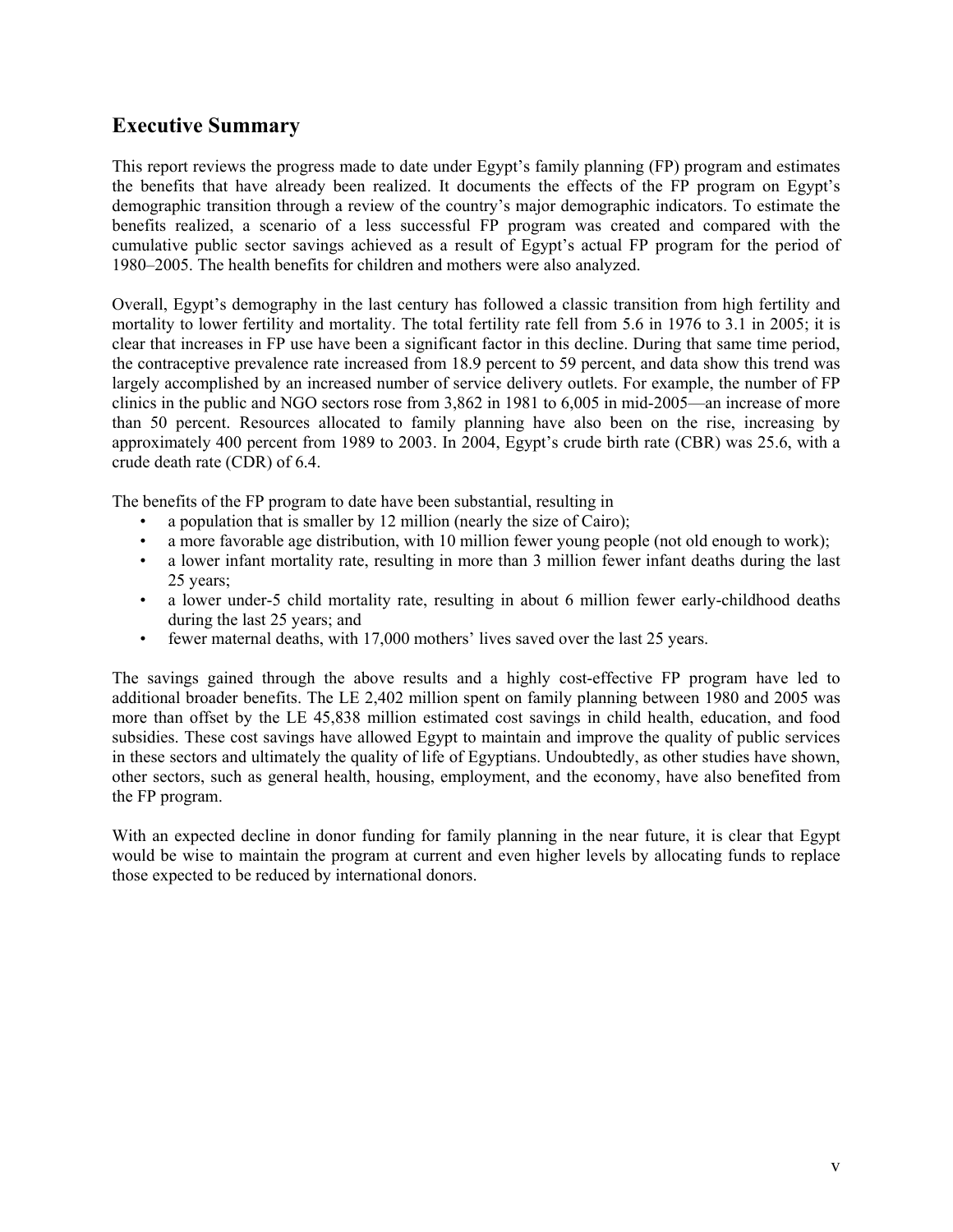## **ملخص تنفيذي**

يستعرض هذا التقرير النتائج التي حققها البرنامج القومي لتنظيم الأسرة طوال فترة الخمسة وعشرون سنة الماضية (1980 – 2005)، وذلك من خلال السعي لتقدير العائدات التي تم الوصول إليها، والعمل على توثيق انعكاسات برنامج تنظيم الأسرة على التحول الديموجرافى لمصر عن طريق مراجعة المؤشرات الديموجرافية الأساسية للدولة. وقد تطلب تقدير هذه العائدات المحققة، تبنى "سيناريو" يقوم على افتراض مستويات أقل لنجاحات برنامج تنظيم الأسرة وبالتالي مقارنة التكلفة الإضافية المطلوبة لأعداد السكان المقدرة في هذه الحالة، مع الوفورات التراكمية للإنفاق الحكومي التي أمكن تحقيقها نتيجة لإنجازات البرنامج الفعلي لتنظيم الأسرة في مصر، خلال الفترة الزمنية التي تغطيها الدراسة.

وبصفة عامة، فان دراسة التطور الديموجرافى لمصر خلال القرن الماضي تشير بوضوح إلى أنه يعكس النمط التقليدي للتحول نحو المستويات المنخفضة للإنجاب والوفيات بدلا من القيم المرتفعة المشاهدة في البداية. وفى الفترة الأخيرة، انخفض معدل الإنجاب الكلى ( متوسط عدد الأطفال لكل سيدة) من 5,6 طفل في عام 1976 إلى 3,1 طفل في عام2005 ، وهو ما يرجع بصورة أساسية إلى الزيادة الكبيرة في نسبة مستخدمي وسائل تنظيم الأسرة. وتوضح البيانات أنه خلال نفس الفترة الزمنية، ارتفعت نسبة ممارسة تنظيم الأسرة، بين النساء المتزوجات في سن الإنجاب، من %18,9 إلى %59,0 في عام 2005 ، وذلك نتيجة مباشرة للزيادة الواضحة في أعداد وحدات تقديم الخدمة. وعلى سبيل المثال، فقد زادت أعداد وحدات تقديم خدمات تنظيم الأسرة، في القطاعين الحكومي وغير الحكومي، من 3862 في عام 1981 إلى 6005 في منتصف عام 2005، وهو ما يشير إلى زيادة تتعدى 50 %. وفى نفس الوقت، ارتفعت المخصصات المالية لتنظيم الأسرة بحوالى 400%، خلال الفترة من 1989 إلى 2003. ويقدر معدل المواليد الاجمالي لمصر، في عام ،2004 بحوالى 25,6 لكل ألف من السكان بينما تصل قيمة معدل الوفيات الاجمالى إلى حوالي 6,4 لكل ألف من السكان.

وتعكس النتائج التالية التي رصدتها الدراسة، أهمية وضخامة العائدات التي حققها البرنامج القومي لتنظيم الأسرة خلال الفترة 2005-1980 ، والتي يمكن إيجازها فيما يلي:

- تناقص الزيادة في أعدد السكان، خلال الفترة، بحوالي 12 مليون نسمة (تساوى تقريبا عدد سكان القاهرة) ،
- توزيع عمري للسكان أآثر ملائمة، حيث تقل أعدادهم في الفئات العمرية الصغيرة، أقل من 15 سنة، بحوالي 10 مليون نسمة ( ولكنهم مازالوا خارج قوة العمل)،
- معدلات أقل لوفيات الرضع، مما أسفر عن انخفاض أعداد الوفيات في السنة الأولى من العمر، بحوالي 3 مليون نسمة خلال الخمسة وعشرون سنة الماضية،
- معدلات أقل لوفيات الأطفال أقل من خمس سنوات، مما ساهم في إنقاذ حياة حوالي 6مليون طفل خلال الفترة محل الدراسة،
	- انخفاض وفيات الأمهات، خلال هذه الفترة، بحوالي 17,000 أمكن الحفاظ على حياتهم.

وقد ساهمت الوفورات التي حققتها النتائج السابق الإشارة إليها، وكذا التطبيق الفعال لاعتبارات الرشادة الاقتصادية خلال تنفيذ البرنامج القومي لتنظيم الأسرة ، في الوصول إلى المزيد من المنافع الإضافية والوفورات في النفقات العامة، التي قدرت بحوالي 45,8 ألف مليون جنية، نتيجة لانخفاض متطلبات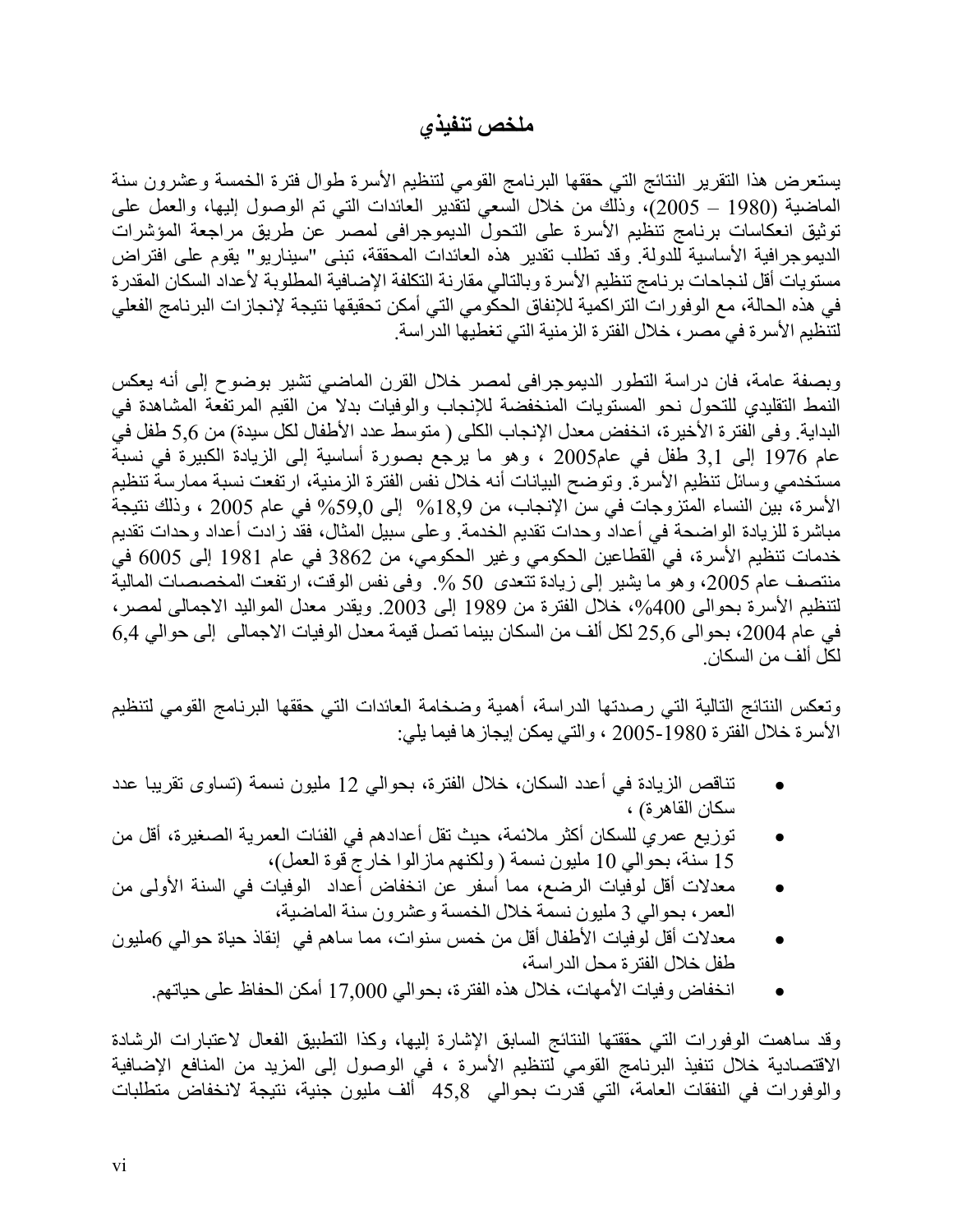الإنفاق على صحة الأطفال والتعليم ودعم الغذاء. وتزيد هذه الوفورات بدرجة كبيرة عن التكلفة الإجمالية المقدرة للبرنامج القومي لتنظيم الأسرة، خلال نفس الفترة محل الدراسة، والتي تصل إلى حوالي 2,4 ألف مليون جنية.

وبدون شك، فقد أتاحت تلك الوفورات في الأنفاق، الفرصة للحكومة المصرية للعمل على استمرارية والارتقاء بمستوى الخدمات العامة في القطاعات إلى تعرضنا لها، كما أنها تصب في النهاية في إطار الجهود الساعية للارتقاء بنوعية الحياة للمصريين. وبالإضافة إلى ذلك، أوضحت العديد من الدراسات أن القطاعات الأخرى مثل الصحة العامة والإسكان والعمالة والاقتصاد بصفة عامة، تستفيد أيضا من الإنجازات التي يحققها البرنامج القومي لتنظيم الأسرة.

وبالنظرالى الانخفاض المتوقع في المساعدات المخصصة لتنظيم الأسرة في المدى القريب، فانه يتوجب على مصر المحافظة على إستمراية المستوى الحالي للبرنامج القومي لتنظيم الأسرة ، بل والعمل على توسيع نطاقه، من خلال توفير الموارد المالية المطلوبة لاستعاضة العجز المتوقع نتيجة لانخفاض المعونات الخارجية.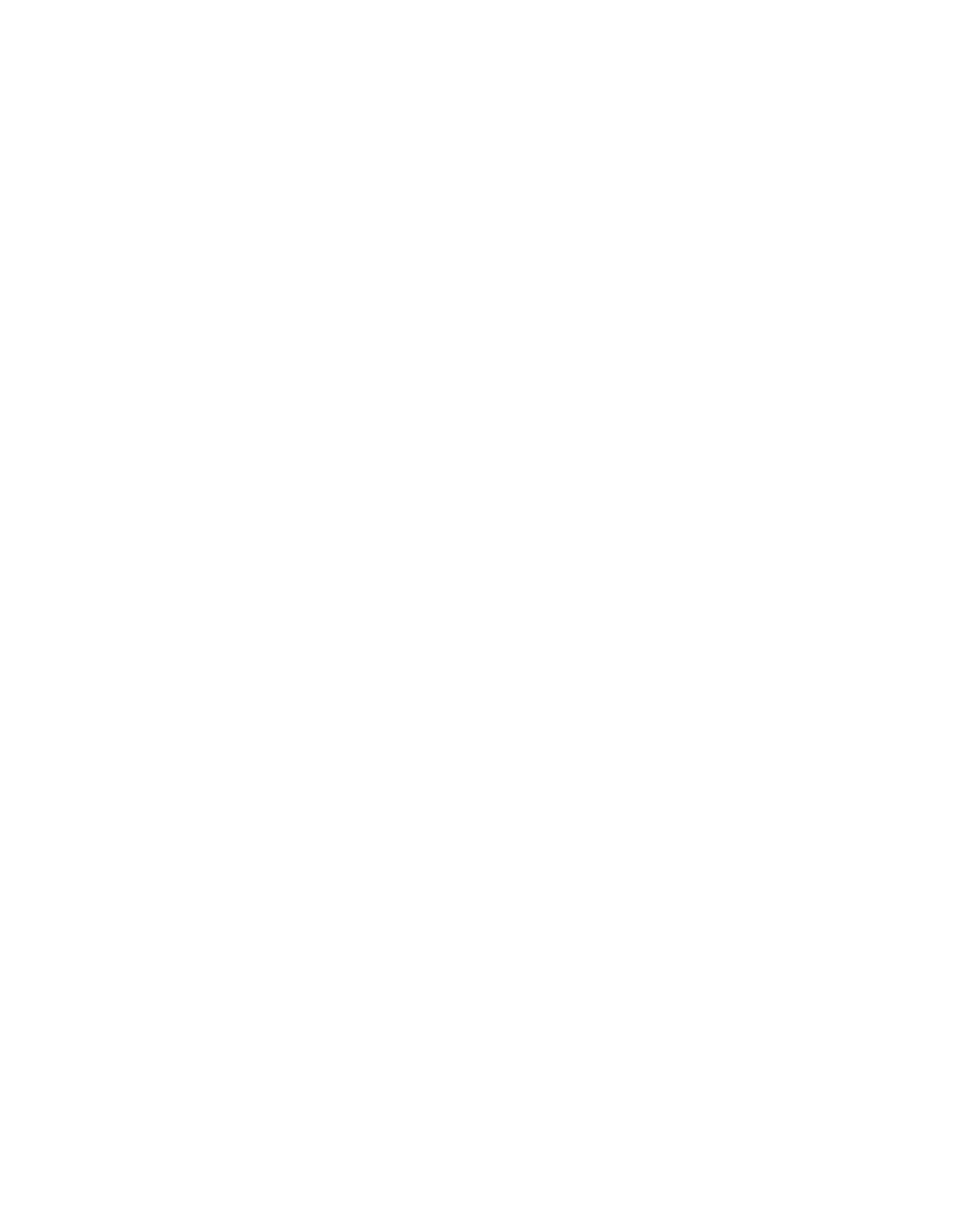## **Introduction**

Egypt's family program has achieved considerable progress and now enjoys political support. However, with the prospect of donor phaseout for the family planning program (especially by USAID), it is useful to document the program's achievements to date and to estimate the benefits that have already accrued to Egypt.

To that end, this report reviews the progress achieved to date by Egypt's family planning program and estimates the benefits that the nation has realized since the early 1980s. The report provides a comparison with other countries and, by relying on major demographic indicators such as the total fertility rate (TFR) and crude birth rate (CBR), demonstrates the impacts of the family planning program on Egypt's demographic transition and examines Egypt's total population and age structure. To estimate the benefits already realized, the report constructs a "counterfactual" scenario that supposes a less successful family planning program and compares its outcome with the actual trajectory of events. Using a model similar to the one used by the RAPID and POLICY projects for *prospective* analysis, the report estimates *retrospectively—for the period 1980 through 2005—the cumulative public sector savings realized as a* result of the successful family planning program. The model also estimates health benefits for children and mothers. It clearly shows that the family planning program is responsible for the gains realized to date in Egypt.

## **Egypt's Demographic Transition and Family Planning**

In the last century, the overall pattern of Egypt's demographic history followed a classic transition from high fertility and high mortality to lower fertility and lower mortality, thus resulting in a demographic transition. Figure 1 shows the path of the birth and death rates since 1900. In 1900, the CBR was 45.7 and the crude death rate (CDR) 34, with an annual population growth rate of 1.3 percent. In the 1920s, the death rate started to fall precipitously and, with it, the population growth rate increased as fertility remained high. By 1960, the population growth rate had climbed to 2.7 percent per year. It was not until the 1960s that fertility started to decline. The current CBR is 25.6, with a CDR of 6.4.



Source: Robinson and Zanaty (2005); CAPMAS.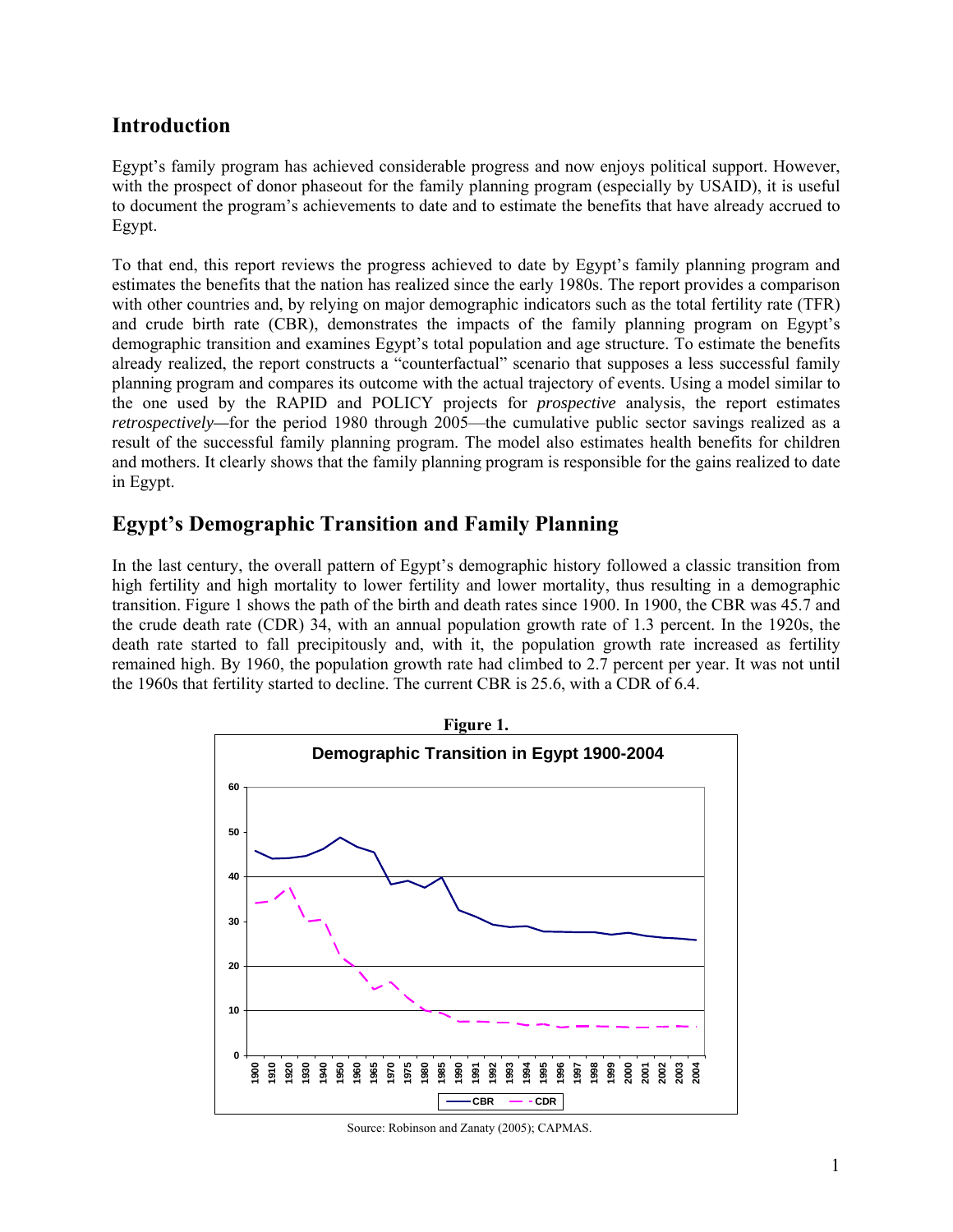Many factors can account for a decline in fertility, including:

- An increase in the age at marriage and/or a decline in the percentage of women of reproductive age who are married;
- An increase in natural sterility;
- An increase in the period of postpartum infertility associated with prolonged breastfeeding;
- An increase in spontaneous and induced abortion; and
- Increased use of contraception.

Such factors are measured by index numbers that demographers call proximate determinates. Table 1 demonstrates that, among these determinates, changes in the use of contraception is the single most important factor responsible for fertility decline, falling from 0.75 to 0.43, whereas the marriage index has not declined nearly as dramatically (from 0.65 to 0.57.) Postpartum infecundabilty remained fairly stable over the last 20 years.

| Index                       | 1980 |                             | 1988 1992 1995 2000  |      |
|-----------------------------|------|-----------------------------|----------------------|------|
| Index of<br>contraception   |      | $0.75$ $0.60$ $0.51$ $0.50$ |                      | 0.43 |
| Index of marriage           | 0.65 |                             | $0.60$ $0.58$ $0.60$ | 0.57 |
| Index of<br>infecundability | 0.74 |                             | $0.72$ $0.75$ $0.74$ | 0.77 |

**Table 1. Evolution of Proximate Determinates** 

Source: Robinson and Zanaty (1995, 2005).

Table 2 clearly shows that increases in family planning use over time have been accompanied by a decline in fertility. The contraceptive prevalence rate (CPR) increased from 18.9 percent in 1976 to 59 percent in 2005. During the same period, the TFR fell from 5.6 to 3.1, according to the latest Demographic and Health Survey (DHS).

| Year | <b>TFR</b> | CPR  |
|------|------------|------|
| 1976 | 5.6        | 18.8 |
| 1980 | 5.3        | 24.2 |
| 1984 | 4.9        | 30.3 |
| 1986 | 4.4        | 37.8 |
| 1992 | 4.1        | 47.1 |
| 1995 | 3.9        | 47.8 |
| 1997 | 3.6        | 54.6 |
| 1998 | 3.3        | 56.0 |
| 2000 | 3.5        | 56.1 |
| 2003 | 3.2        | 60.1 |
| 2005 | 3.1        | 59.0 |

#### **Table 2. Trends in TFR and CPR**

Source: Various DHS reports; 1976 CPR: author's estimate.

#### *Family Planning Service Availability*

Ample data show that the increase in contraceptive prevalence has resulted from an increase in the number of service delivery outlets. Figure 2 indicates that the number of family planning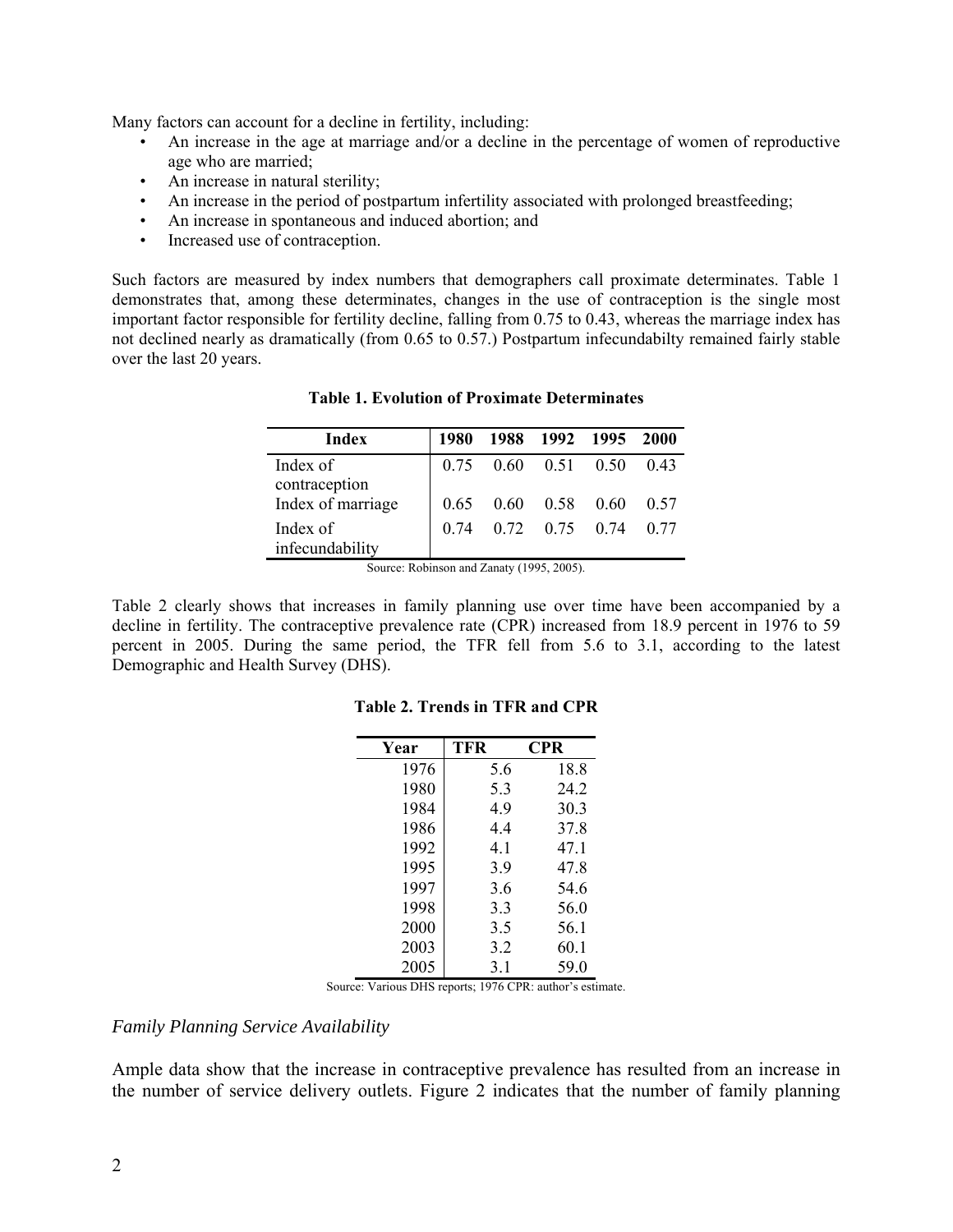clinics in the public and NGO (nongovernmental organization) sectors rose from 3,862 in 1981 to 6,005 in mid-2005, a capacity increase of over 50 percent.



Source: NPC. Annual Analytical Statistical Family Planning Services Reports, 1981 to 2004.

Similarly, Table 3 shows that the growth in clinical capacity was accompanied by an increase in the number of pharmacies in Egypt; pharmacies supply pills, condoms, other barrier methods, and sometimes injectables. Pharmacy growth rose by over 700 percent, from 3,880 outlets in 1978 (almost the same number of family planning clinics) to over 27,000 outlets in 2004.

#### **Table 3. Growth in Pharmacies**

| Year | Number of         |  |  |  |
|------|-------------------|--|--|--|
|      | <b>Pharmacies</b> |  |  |  |
| 1978 | 3,880             |  |  |  |
| 1979 | 4,500             |  |  |  |
| 1984 | 7,042             |  |  |  |
| 1987 | 8,962             |  |  |  |
| 1990 | 12,070            |  |  |  |
| 1992 | 13,761            |  |  |  |
| 1993 | 15,777            |  |  |  |
| 1994 | 14,711            |  |  |  |
| 1995 | 16,249            |  |  |  |
| 1997 | 16,503            |  |  |  |
| 1998 | 20,838            |  |  |  |
| 1999 | 19,544            |  |  |  |
| 2001 | 27,160            |  |  |  |
| 2003 | 29,304            |  |  |  |
| 2004 | 27,179            |  |  |  |

Source: CAPMAS: Statistical Yearbooks, 1979 to 2004.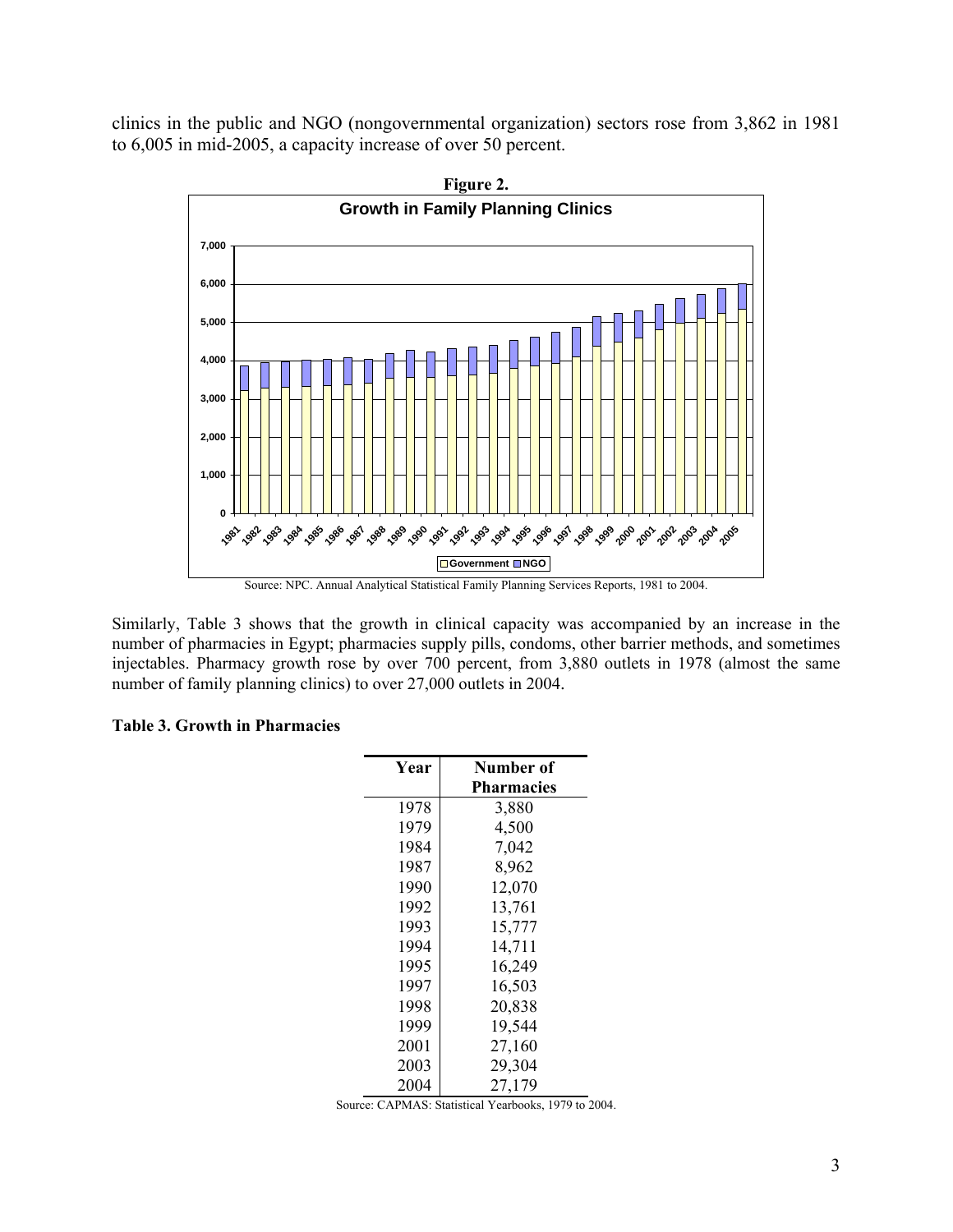#### *Couple-Years of Protection*

The expansion in clinical and pharmacy capacity was accompanied by an increase in the number of contraceptives distributed as measured by couple-years of protection (CYPs), an indicator that measures the approximate number of couples who are protected for one year by the use of all methods of contraception. The indicator aggregates the quantities of all contraceptives used by couples by applying appropriate weighting factors to each type of contraceptive. Figure 3 shows that CYPs increased from 1.1 million in 1981 to 6.5 million in 2004, for an increase of more than 600 percent. The fluctuation in CYPs in the early 1990s is most likely explained by the transition that took place from the highly aggressive social marketing campaign launched in the mid-1980s (Family of the Future) to the campaign supported under the USAID bilateral program. What is important, however, is the overall increase.



Source: NPC. Annual Analytical Statistical Family Planning Services Reports, 1981 to 2004.

#### *Family Planning Expenditures*

Resources allocated to family planning have also been on the rise, increasing by 400 percent in nominal terms from 1989 to 2003. In 1988 to 1989, total spending by the public, private, and NGO sectors was estimated at LE 44.7 million. By 2002–2003, the figure had increased to LE 206.2 million.

#### *Users of Family Planning*

The above phenomena have been accompanied by an increase in the *number* of women who use contraceptives. The increase in the CPR in combination with the natural growth in the number of married women of reproductive age has led to spectacular growth in the number of women who regularly use contraceptives. In 1980, 1.5 million women used some form of family planning. Current estimates of the number of married women, combined with the latest DHS suggesting that 6.4 million women use contraceptives, point to an increase of 400 percent as of 2005.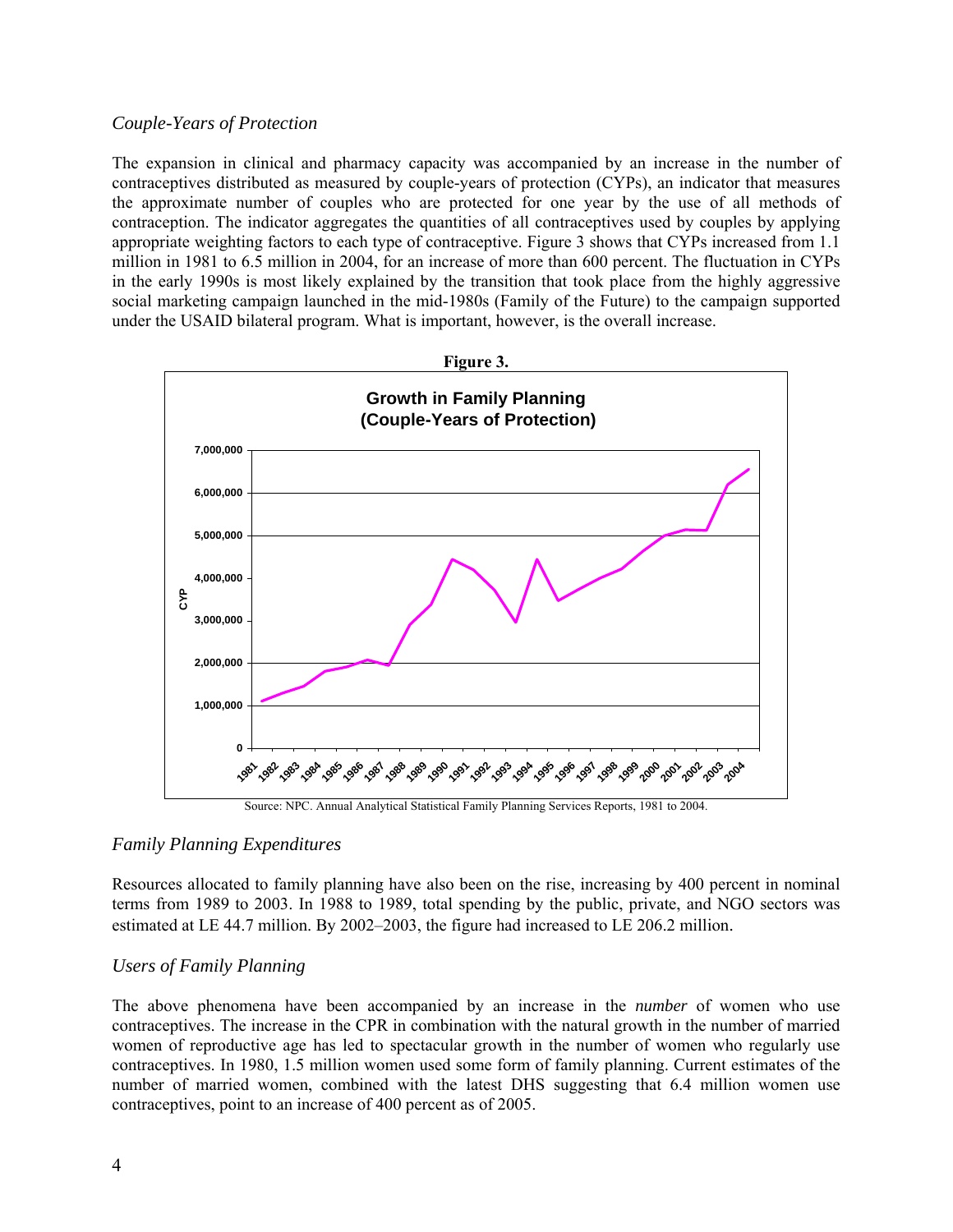| Fiscal        | <b>NGOs</b> | Government  | Donor           | <b>Client</b>   | Total         |
|---------------|-------------|-------------|-----------------|-----------------|---------------|
| Year          |             | of Egypt    | <b>Agencies</b> | <b>Payments</b> |               |
| 1988-1989     | 243,045     | 20,873,347  | 19,914,857      | 3,679,611       | 44,710,860    |
| 1989–1990     | 456,475     | 22,296,679  | 31,198,496      | 6,448,728       | 60,400,378    |
| 1990–1991     | 1,499,080   | 24,463,323  | 39,282,950      | 7,059,875       | 72,305,228    |
| 1991–1992     | 1,368,559   | 29,566,150  | 39,218,511      | 9,216,419       | 79,369,639    |
| 1992–1993     | 2,044,418   | 24,848,395  | 35, 393, 209    | 9,947,464       | 72,233,484    |
| 1993–1994     | 1,707,683   | 29,409,294  | 26,942,872      | 8,505,452       | 66,565,301    |
| 1994–1995     | 1,229,779   | 52,666,486  | 34,390,242      | 7,324,477       | 95,610,984    |
| 1995–1996     | 1,117,568   | 45,445,310  | 41,734,131      | 9,546,471       | 97,843,480    |
| 1996–1997     | 1,130,566   | 57,993,888  | 52, 323, 778    | 8,596,190       | 120,044,422   |
| 1997–1998     | 927,334     | 83,403,992  | 61,511,406      | 10,242,190      | 156,084,922   |
| 1998–1999     | 812,504     | 90,892,285  | 53,935,055      | 9,092,186       | 154,732,030   |
| 1999–2000     | 125,807     | 94,823,727  | 58,831,694      | 10,723,721      | 164,504,949   |
| 2000–2001     | 109,044     | 119,059,356 | 75,067,763      | 13,828,839      | 208,065,002   |
| $2001 - 2002$ | 2,987       | 125,551,109 | 82,446,658      | 15,070,578      | 223,071,332   |
| 2002-2003     | 52,842      | 121,756,736 | 67,873,356      | 16,562,497      | 206, 245, 430 |

**Table 4. Total Expenditures on Family Planning by Type of Agency** 

Source: POLICY II Project/Egypt (forthcoming), *The Trends of the Cost of Family Planning Program in Egypt.*



**Figure 4.** 

Source: Spectrum projections by author.

## **What Would Egypt Be Like if the Demographic Transition Had Not Occurred?**

To determine what Egypt would be like if the demographic transition had not occurred, we must estimate the trajectory that fertility and mortality would have taken in the case of a less successful family planning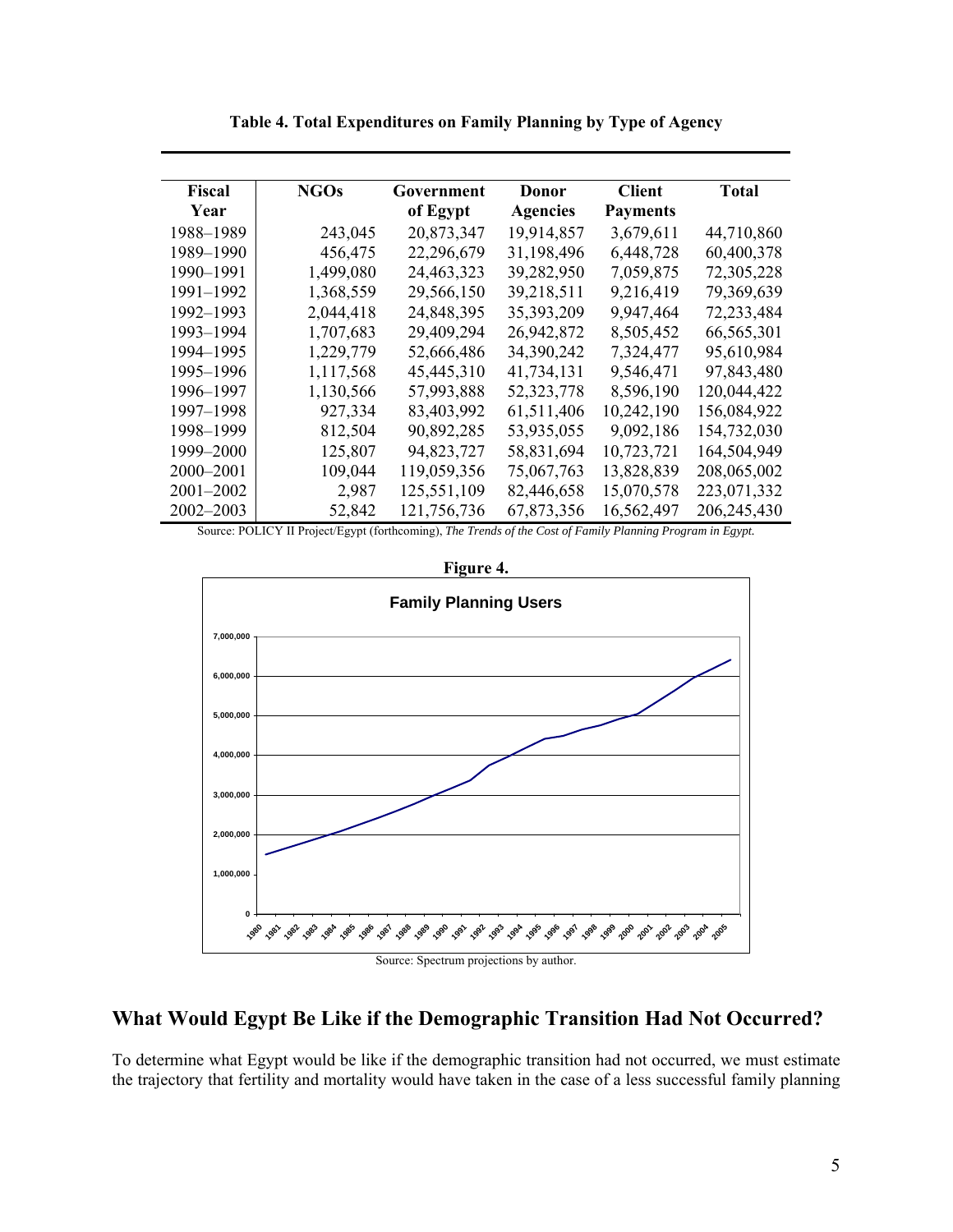program absent a demographic transition or a slower-paced transition. We must therefore construct a hypothetical counterfactual scenario and compare it with the actual course of demographic events.

Of course, we cannot be certain what would have happened in the absence of program interventions, but our counterfactual scenario attempts to show what probably would have occurred in such a case. To this end, we make some assumptions that reflect what has occurred in countries that have not been as successful as Egypt in achieving a demographic transition and realizing the widespread use of contraception.

First, we assume that overall mortality, as measured by the crude death rate, would follow the same trajectory under both the counterfactual scenario and what we call the actual scenario. Second, we need to construct a counterfactual fertility trajectory over the period of interest. Given that the family planning period started to take shape in the late 1970s and early 1980s, we construct scenarios for the 25-year period 1980 to 2005. As we are interested in family planning and have demonstrated that family planning affects fertility, we will construct our two scenarios in terms of change in contraceptive prevalence. In view of known events, we need to find a trajectory for CPR for our counterfactual scenario.

One method of determining the counterfactual trajectory simply projects the trend in CPR growth evidenced in 1980. However, little reliable data on contraceptive use are available for the period before 1980, and existing data are inconsistent, making it impossible to establish a trend in CPR growth.<sup>1</sup> Instead, to develop an idea of CPR growth in Egypt, we looked at the experience of other countries in terms of contraceptive change over the course of the last 15 or so years. Figure 5 shows the average annual change by region for countries that had undertaken two or more Demographic and Health Surveys. We see that Egypt's average annual change in CPR for married women exceeded the average for the region (1.39 versus 1.15). By contrast, sub-Saharan Africa exhibited very slow growth, with a rate of 0.53 for all women and 0.72 for married women. The Asian Tiger countries recorded the highest annual gains in CPR.



Source: Various DHS data downloaded from DHS website.

 $\overline{a}$ 

<sup>&</sup>lt;sup>1</sup> For example, Robinson and Zanaty (2005) report a simultaneous fall in fertility and contraceptive prevalence between 1975 and 1980.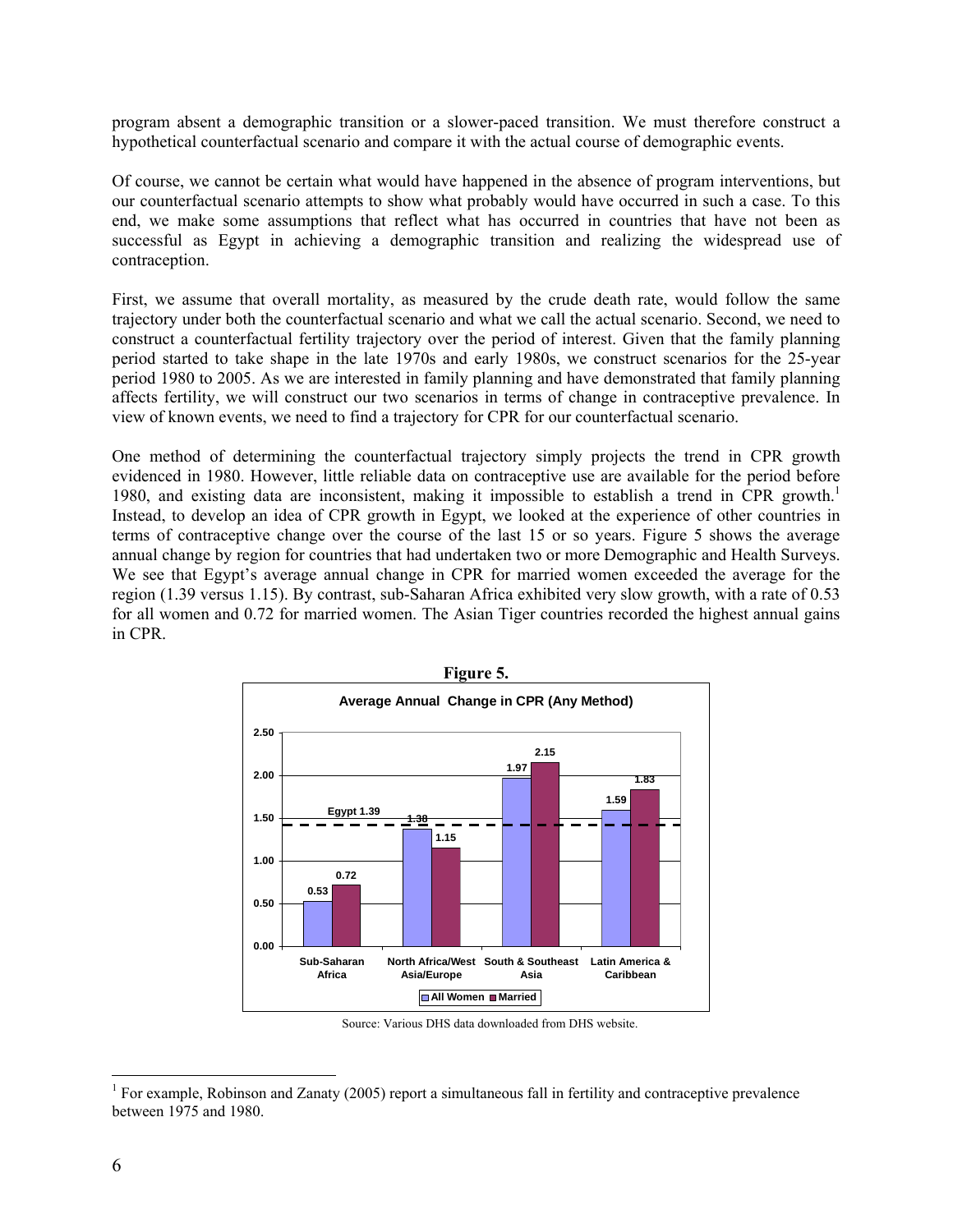In constructing the counterfactual and imagining what might have happened in Egypt in the case of a weak family planning program, we determined that it is probably **not** reasonable to assume that **no**  growth in CPR occurred. We therefore took the experience of sub-Saharan Africa as a worst-case scenario for our weak program model and selected an annual increase of 0.5 percent for the CPR in the counterfactual scenario.

Figure 6 presents application of the counterfactual as compared with actual growth. As we saw earlier, Egypt's 1976 CPR was 18.9 percent. By 2005, according to the latest DHS, the CPR had reached 59 percent (indicated by the solid line in Figure 6), representing the scenario we term the actual scenario.

By contrast, if Egypt followed a path more similar to that of sub-Saharan Africa with a CPR annual change of only 0.5 percent, Egypt's 2005 CPR would have increased to only 33.5 during the 25-year retrospective projection. Thus, the dashed line in Figure 6 shows the counterfactual CPR scenario.



Source: Actual scenario: various DHS for Egypt; Counterfactual: author's calculations.

#### *Fertility Impact*

We used the FamPlan/Spectrum Model to estimate the impact on fertility of the slower change in contraceptive use. If the counterfactual scenario had in fact unfolded, the fertility rate would have declined from 5.6 in 1976 to 4.65 in 2005. However, in reality, the latest DHS for 2005 estimated a current fertility rate of 3.1, a difference of 1.5 children per woman, as shown in Figure 7.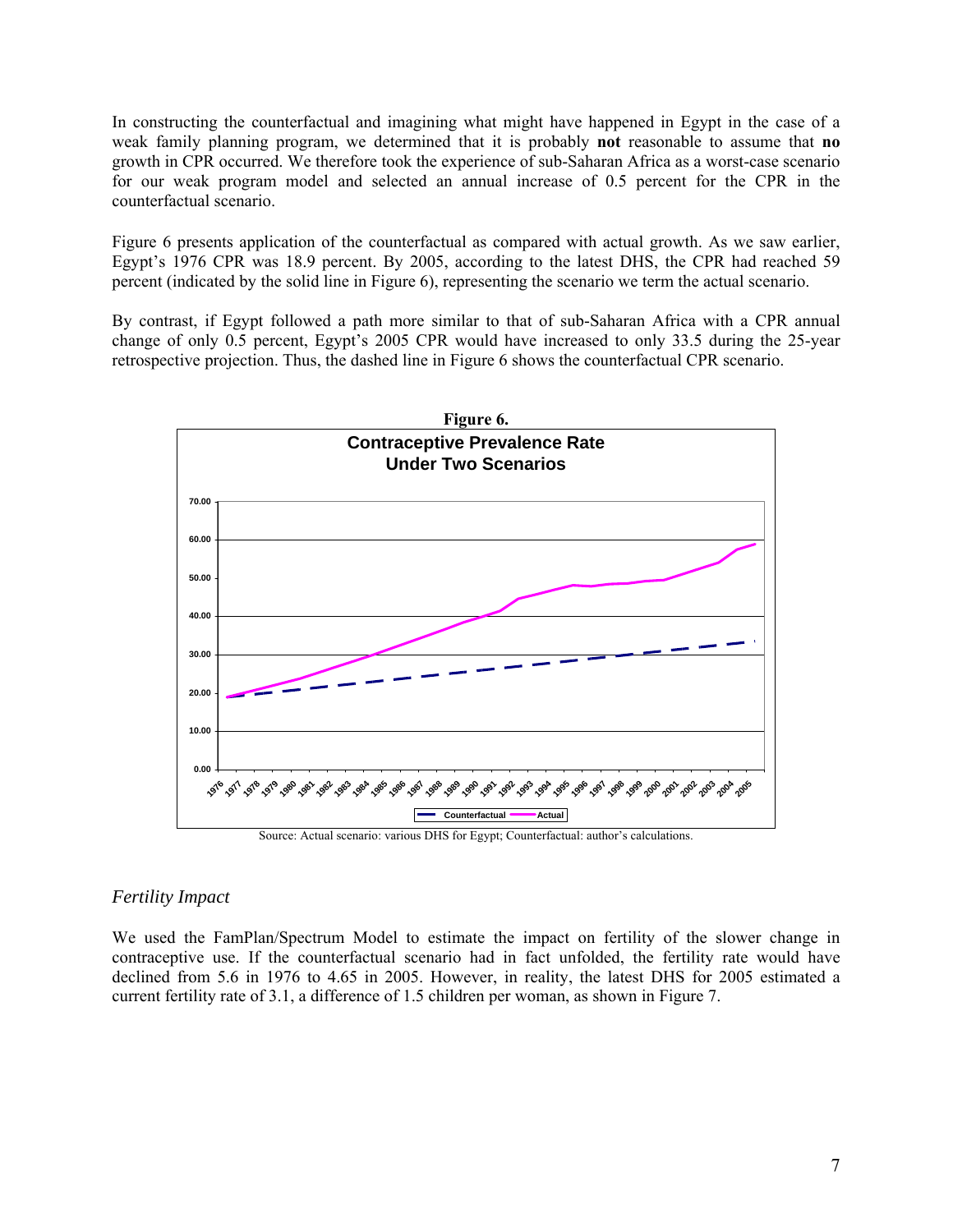

Figure 8 shows the impact of the counterfactual assumptions about contraceptive growth on the demographic transition. With a higher counterfactual fertility rate, the number of births would obviously have been greater; therefore, the crude birth rate would have fallen much less dramatically than in reality such that progress toward the demographic transition would have been slower. By 2004, the CBR would have been 34 versus 25. In terms of the population growth rate, the actual annual rate is estimated at 1.9 percent in 2004, whereas the counterfactual scenario places the growth rate at 2.8 percent, a difference of nearly 1 percent.



Source: Actual numbers: Robinson and Zanaty (2005); Counterfactual: author's calculations using FamPlan/Spectrum Model.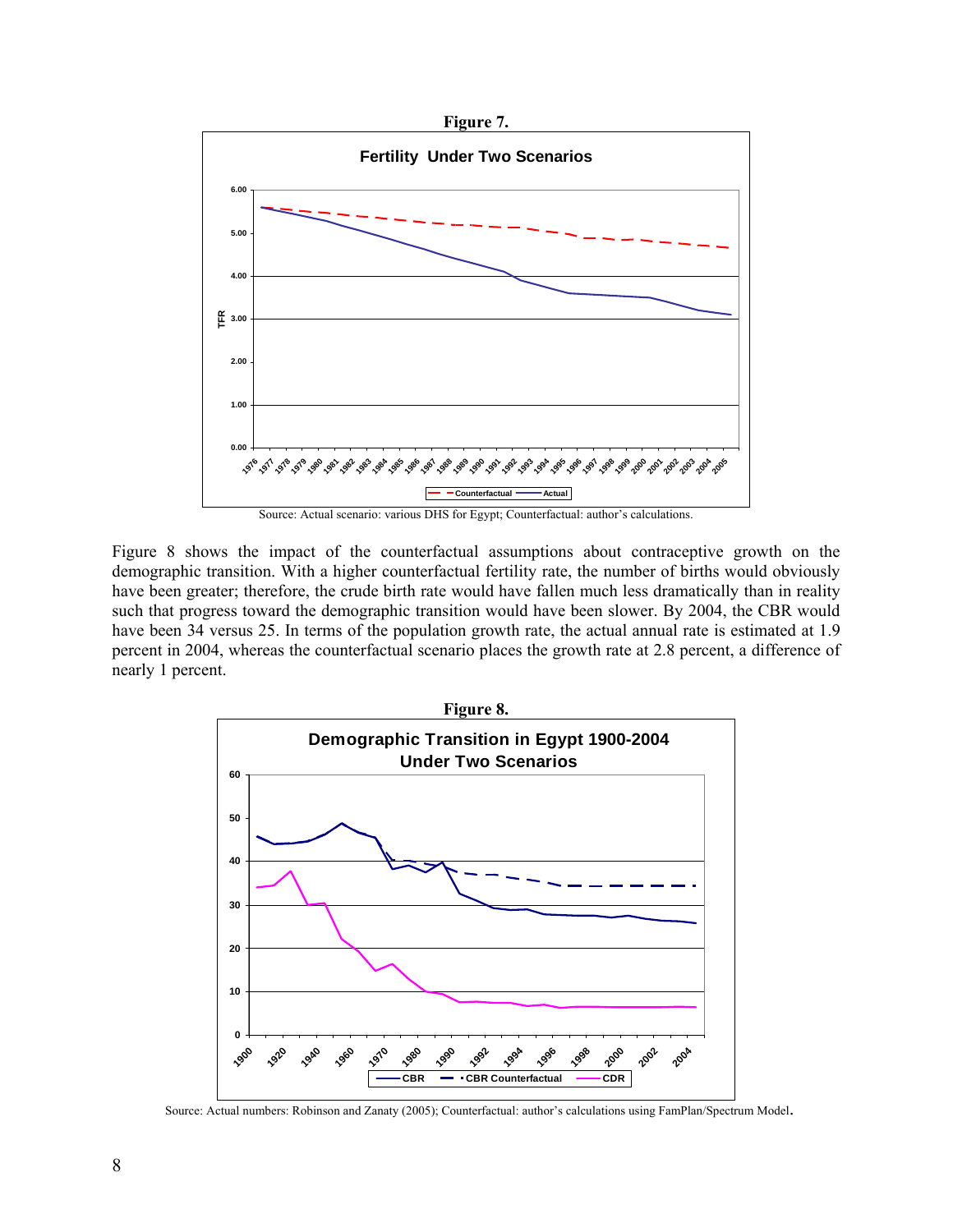

Figure 9 compares the counterfactual and actual scenarios in terms of total population size. A difference of 1 percent in the growth rate may seem small, yet the compound nature of population growth, especially in the context of an already large population, means that even a low growth rate results in enormous gains in population over time. With a higher rate of growth under the counterfactual's less successful family planning scenario, Egypt's population would have been higher today than it is in actuality. By 2005, we estimate that the population would have stood at 83.6 million in contrast to the 71.6 million that we calculate in accordance with our projection under the actual fertility scenario. The difference is 12 million people.

High fertility also affects the age structure of the population. Given that fertility by definition affects births, a higher fertility rate translates into a larger number of people in the youngest age groups. Table 5 shows clearly that, under the counterfactual scenario, the population under age 15 years would be significantly greater in terms of numbers and percentages than under the actual scenario. In fact, had fertility not fallen, the counterfactual projection points to 34 million youth under the age of 15 in 2005 versus only 23.8 million under the actual scenario.

We saw above that the overall difference in total population between the two scenarios was 12 million. Of that 12 million, 10.1 million—or 84 percent—fell in the age group under age 15. Stated another way, the actual scenario means that Egypt is responsible for meeting the education, health/social service, and employment needs of 10.1 million fewer youth as compared with the service demands imposed by the number of youth projected in the counterfactual.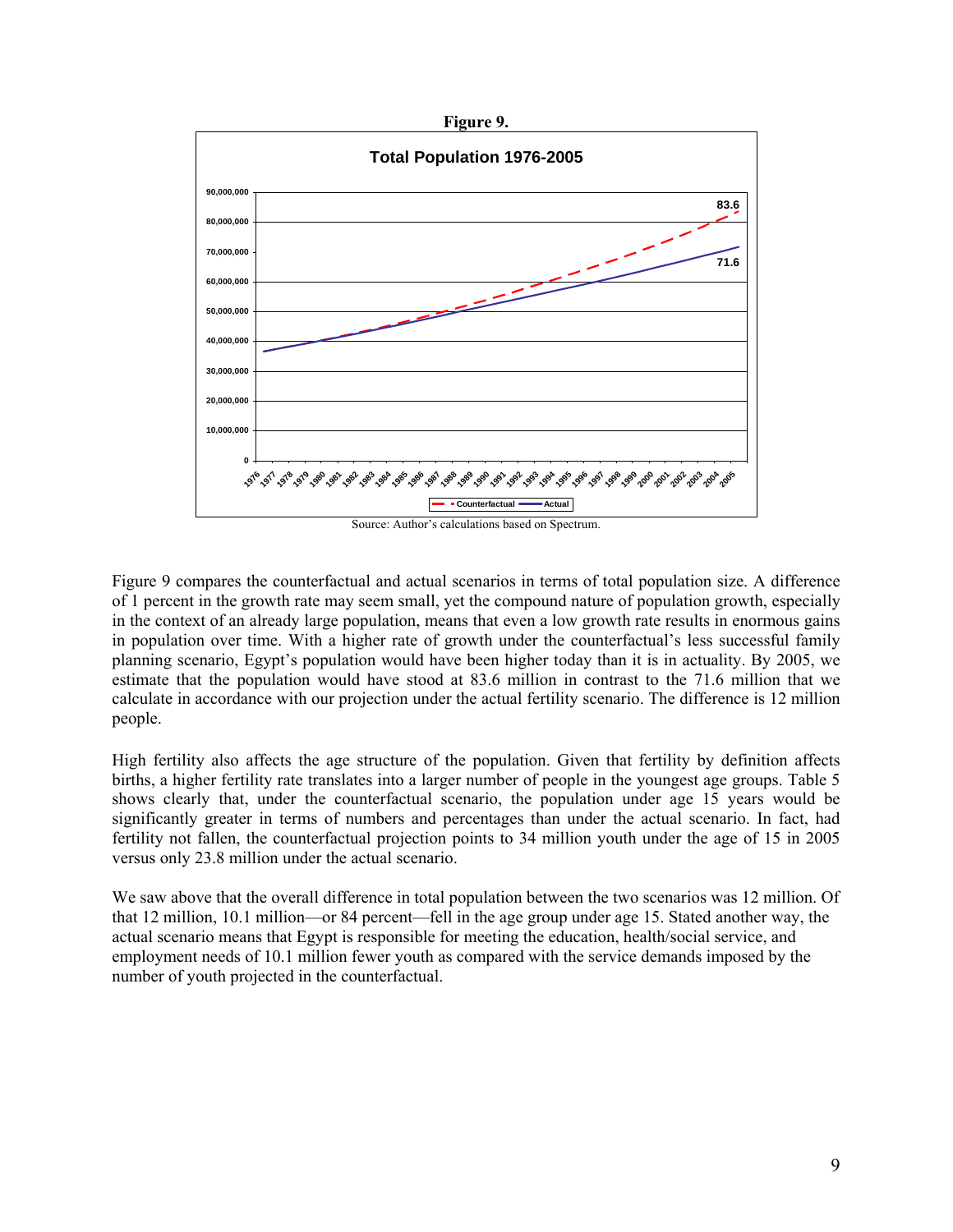| Age       | Counterfactual |         | Actual     |         |
|-----------|----------------|---------|------------|---------|
|           | Number         | Percent | Number     | Percent |
| $0 - 4$   | 13,004,100     | 15.6%   | 8,357,210  | 11.7%   |
| $5 - 9$   | 11,100,600     | 13.3%   | 8,031,330  | 11.3%   |
| $10 - 14$ | 9,978,020      | 11.9%   | 7,509,750  | 10.5%   |
| $15 - 19$ | 8,860,280      | 10.6%   | 7,503,860  | 10.5%   |
| $20 - 24$ | 7,541,710      | $9.0\%$ | 6,969,950  | 9.8%    |
| $25 - 29$ | 6,177,280      | 7.4%    | 6,065,330  | 8.5%    |
| $30 - 34$ | 4,686,060      | $5.6\%$ | 4,686,060  | 6.6%    |
| $35 - 39$ | 4,470,440      | 5.3%    | 4,470,440  | $6.3\%$ |
| $40 - 44$ | 4,484,610      | 5.4%    | 4,484,610  | 6.3%    |
| 45–49     | 3,452,020      | $4.1\%$ | 3,452,020  | 4.8%    |
| $50 - 54$ | 2,629,160      | $3.1\%$ | 2,629,160  | 3.7%    |
| $55 - 59$ | 2,162,960      | 2.6%    | 2,162,960  | 3.0%    |
| $60 - 64$ | 1,604,910      | 1.9%    | 1,604,910  | 2.2%    |
| $65 - 69$ | 1,372,060      | 1.6%    | 1,372,060  | 1.9%    |
| $70 - 74$ | 984,594        | 1.2%    | 984,594    | 1.4%    |
| $75 - 79$ | 577,216        | $0.7\%$ | 577,216    | $0.8\%$ |
| $80+$     | 512,065        | 0.6%    | 512,065    | $0.7\%$ |
| Total     | 83,598,096     | 100.0%  | 71,373,504 | 100.0%  |

**Table 5. Age Structure of the Population Under Two Scenarios** 

Source: Author's projection based on Spectrum.

### **What Are the Health Benefits of Lower Fertility?**

So far, we have looked at the likely demographic profile of Egypt had the family planning program not succeeded. In this section, we look at the consequences for some important health variables related to child mortality and maternal mortality.

#### *Infant and Under-Five Mortality*

DHS defines high-risk births as those that fall into one of the following risk categories (the four "toos"):

- Mother under age 18 (too young);
- Mother over age 34 (too old);
- Birth less than 24 months after previous birth (too close); and
- Birth to a mother who has had more than three births (too many).

DHS collects data on the risk factors facing women and on infant and child mortality. The data from five Egyptian DHS as presented in Figure 10 clearly demonstrate the relationship between births in the above risk categories and infant mortality rates. Each point shows how the percentage of births in a high-risk category is associated with a level of infant mortality. As the percentage of high-risk births falls, so do mortality rates. A similar picture holds for under-five mortality (U5MR).

As depicted in Figure 11, another relationship pertains to fertility rates and the percentage of births in a high-risk category. Higher fertility is often associated with long periods of childbearing; thus, more births occur in the "too young" and "too old categories." Moreover, births spaced too closely together often occur in high-fertility societies, with high parity and high fertility essentially the same.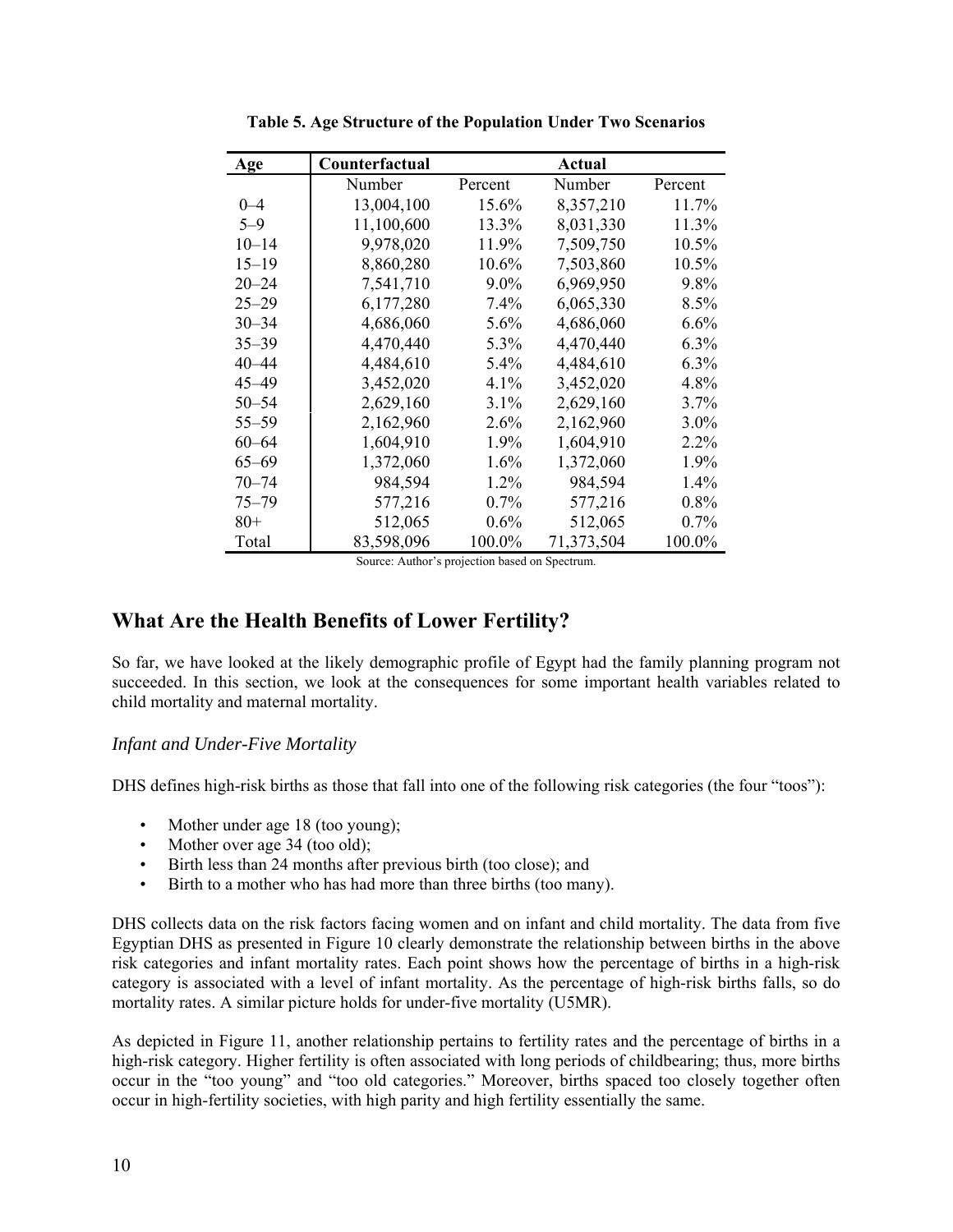





Source: Various Egypt DHS.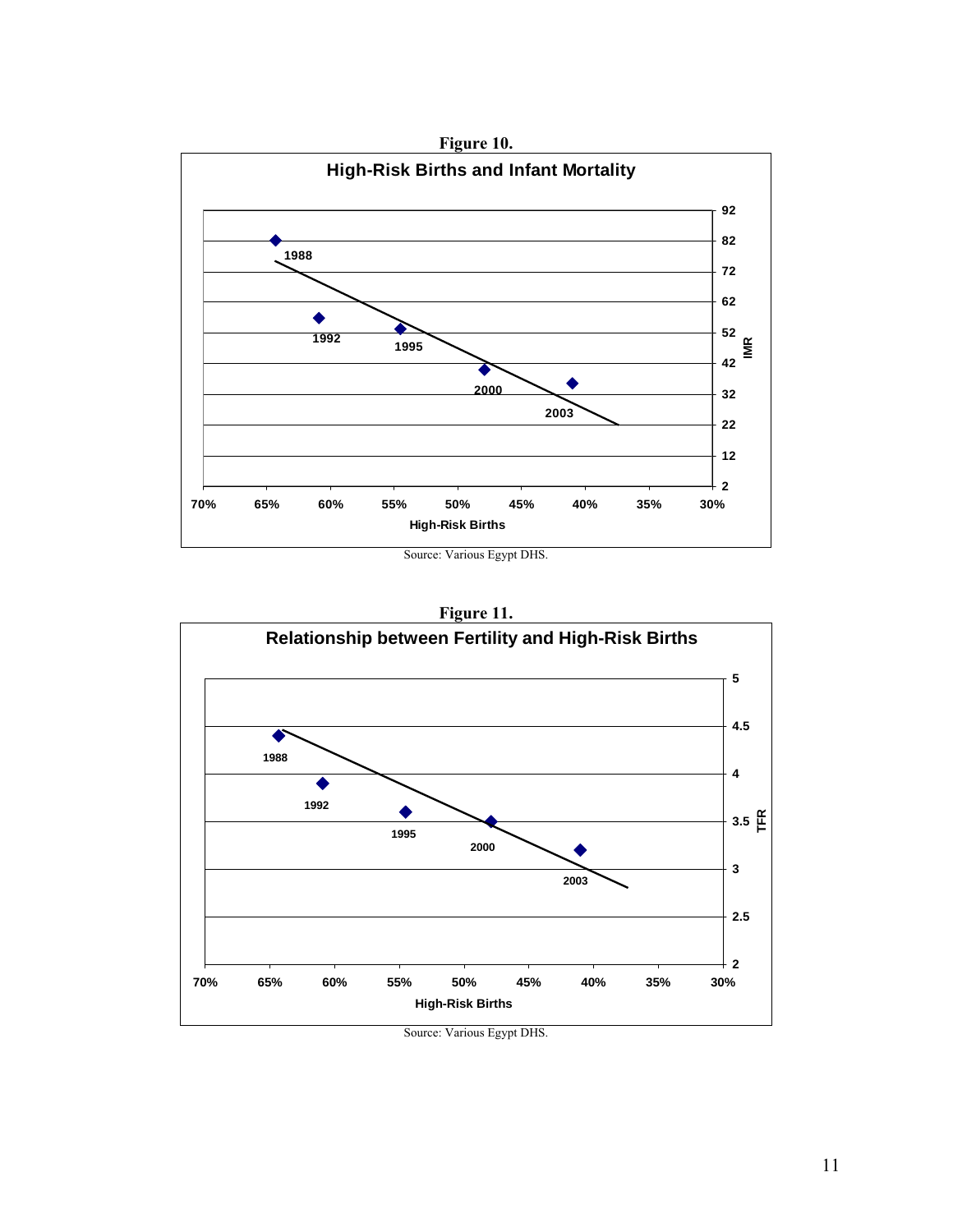Using data from Egypt's several DHS, we followed Ross's analysis<sup>2</sup> and established the slope<sup>3</sup> of the relationship between the changes in IMR and U5MR and the changes in the percentage of at-risk women. We also estimated slopes for changes in TFR and changes in the percentage of at-risk women (Table 6).

| Change in infant mortality rate/Change in percent   1.81 |       |
|----------------------------------------------------------|-------|
| of at-risk births                                        |       |
| Change in under-five mortality rate/Change in            | 2.90  |
| percent of at-risk births                                |       |
| Change in percent of at-risk births/Change in            | 16.40 |
| total fertility rate                                     |       |

#### **Table 6. Slopes of Child Mortality Relationships**

Source: Various DHS.

We used these relationships to model the changes in contraceptive use's effects (through changes in fertility) on infant and under-five mortality associated with changes in the counterfactual scenario. Thus, the pathway for the model follows:

## $CPR \rightarrow TFR \rightarrow P$ ercent of Women at Risk  $\rightarrow IMR$ CPR  $\rightarrow$  TFR  $\rightarrow$  Percent of Women at Risk  $\rightarrow$  U5MR

We are therefore able to use these relationships to estimate how a higher level of fertility would have affected infant and under-five mortality rates under the counterfactual scenario.

Figure 12 shows that, if fertility followed the counterfactual scenario, the infant mortality rate would have declined only slightly from 121 in 1980 to 95.8 in 2004 instead of to 33 as it actually did with lower fertility.



Source: Author's calculations.

<sup>&</sup>lt;sup>2</sup> Email communication from John Ross, July 16, 2005.

<sup>&</sup>lt;sup>3</sup> The slope is the change in IMR or U5MR due to a change in the percent of at-risk births.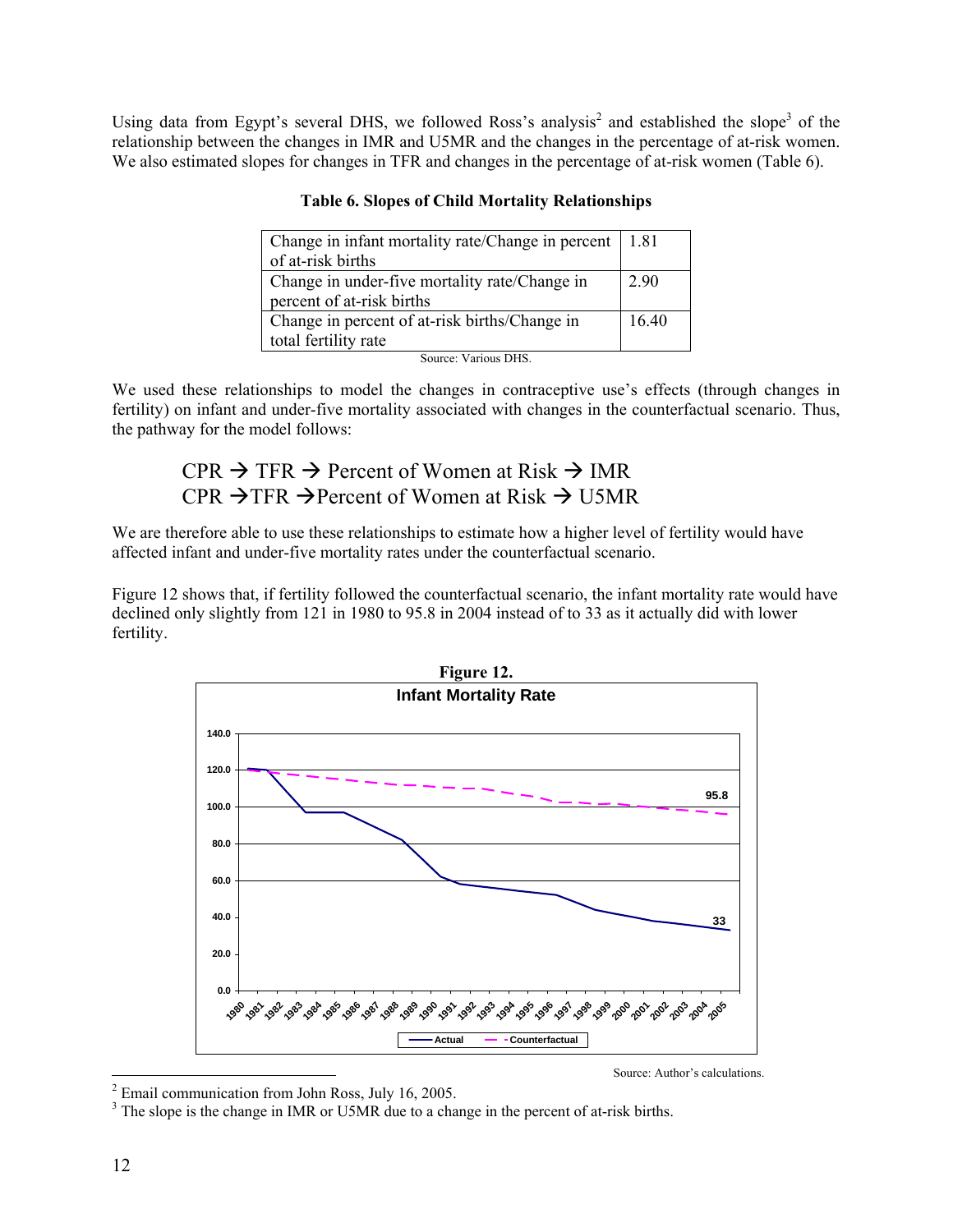Similarly, Figure 13 shows that, if the counterfactual fertility pattern had materialized, the under-five mortality rate would have fallen much more slowly according to our model.



The pattern for under-five mortality rate is similar to that for the infant mortality rate and would have fallen to only 157.8 per 1,000 if fertility had remained high under the counterfactual scenario versus the actual rate of 41 per 1,000 as recently observed. Thus, the under-five mortality rate would have been almost four times higher under the counterfactual as under the actual scenario.<sup>4</sup>

We used the different mortality rates combined with the different sizes of the population under each scenario to estimate the annual number of infant and under-five deaths. Table 7 presents the estimates.

|                          | 1980    | 1985    | 1990                           | 1995    | 2000    | 2005    |
|--------------------------|---------|---------|--------------------------------|---------|---------|---------|
| <b>Infant Deaths</b>     |         |         |                                |         |         |         |
| Counterfactual           | 192,768 | 209,649 | 225,037                        | 233,252 | 249,888 | 274,003 |
| Actual                   | 187,228 | 158,786 | 102,806                        | 85,265  | 71,231  | 59,902  |
| Deaths averted           | 5,540   | 50,863  | 122,231                        | 147,987 | 178,657 | 214,100 |
| Deaths prevented         |         | 29,135  | 80,657                         | 83,500  | 107,826 | 113,997 |
| <b>Under-Five Deaths</b> |         |         |                                |         |         |         |
| Counterfactual           | 315,796 | 343,801 | 369,355                        | 383,301 | 411,125 | 451,383 |
| Actual                   | 269,993 | 212,806 | 140,944                        | 107,382 | 86,665  | 74,424  |
| Deaths averted           | 45,802  | 130,995 | 228,411                        | 275,919 | 324,460 | 376,959 |
| Deaths prevented         | 35,054  | 95,364  | 160,176                        | 169,948 | 207,926 | 212,051 |
|                          |         |         | Source: Author's calculations. |         |         |         |

**Table 7. Estimated Annual Infant and Under-Five Deaths** 

<sup>4</sup> We note that the underlying statistical model also predicts a difference in the under-five mortality rates in 1980; the actual rate was 174 per 1,000 while the model predicts a rate of 197 per 1,000.

 $\overline{a}$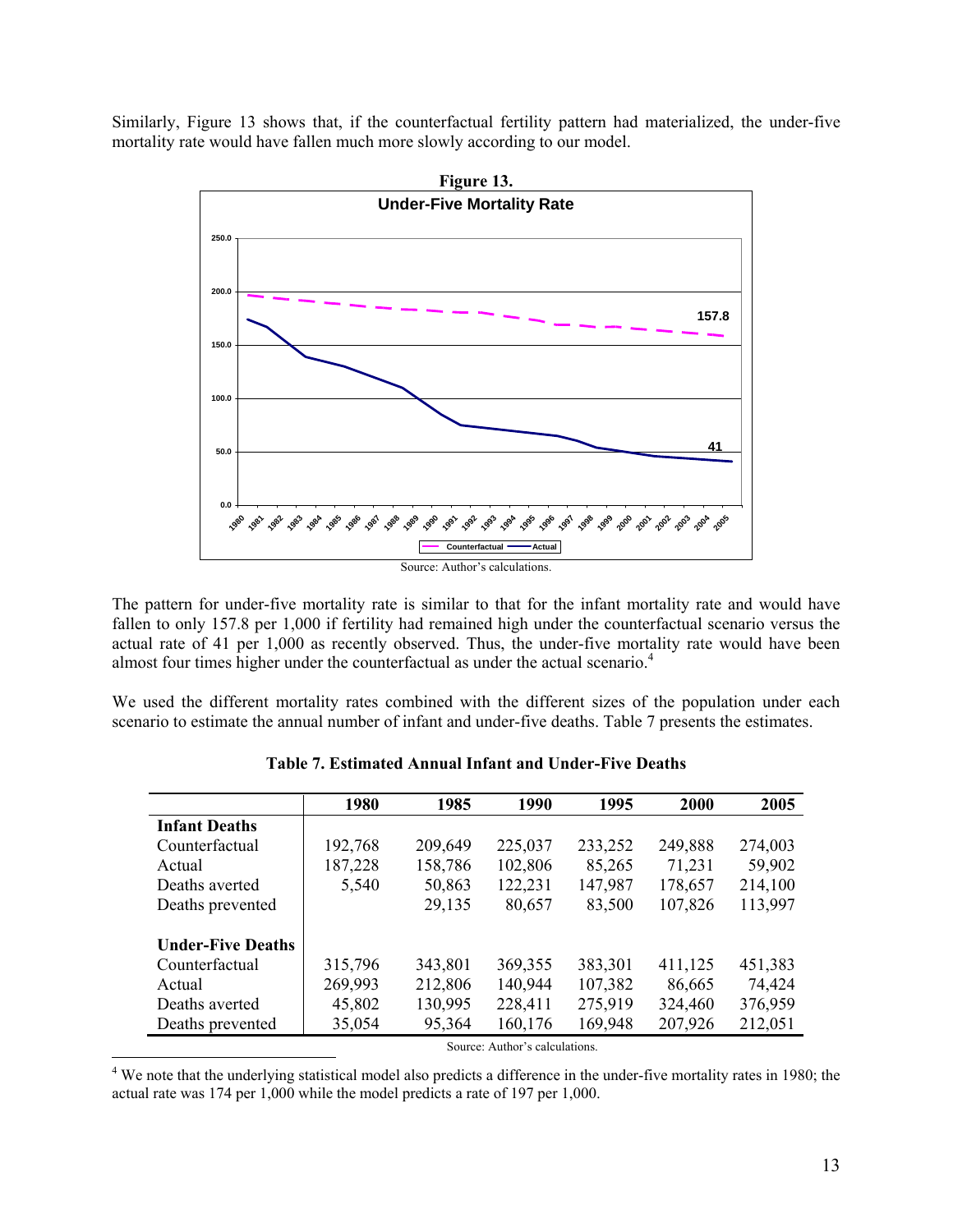The annual number of infant deaths would have been higher under the higher-fertility counterfactual scenario. Under the counterfactual, the number of infant deaths would have *increased* to 274,000 per year in 2005 as compared with *falling* to 60,000 per year in 2005 in the scenario that recreates the actual situation.

If we add across the row for infant deaths averted over the period 1980 to 2005, we can calculate that a total 3.1 million infant deaths were averted as a result of the lower fertility resulting from the successful family planning program.

The impact of fertility on infant deaths has two components. The first relates simply to the number of births—a higher fertility rate means a greater number of births and a greater number of babies at risk of death. The second component relates to the relationship discussed earlier with respect to fertility rates and the infant mortality rate. Hence, even if the number of births remained constant, we would expect a higher number of infant deaths in the case of higher fertility because the infant mortality rate would be higher. We considered such an effect by calculating the number of infant deaths that would have occurred in the case of the counterfactual population if the *actual* infant mortality rate were at work. Then, we subtracted the result from the counterfactual deaths. Table 7 shows difference in the row labeled "deaths prevented."

Figure 14 breaks down the annual infant deaths into the two components discussed above. Of the cumulative total of 3.1 million deaths averted between 1980 and 2005, 1.8 million can be attributed to the risk effect and 1.3 million to fewer births under the actual versus counterfactual scenario. Thus, it is interesting to see that more deaths were averted through the impact on the infant mortality rate than through the impact on the number of births. Clearly, family planning saves lives.





The differences in under-five mortality rate have an impact on the number of young children at risk of death. Table 7 shows the impact of the fertility scenarios on the annual number of under-five deaths. As noted, the statistical model predicts a higher under-five mortality rate in 1980 such that we already see differences in the annual number of under-five deaths (315,000 versus 279,000). By 2004, we estimate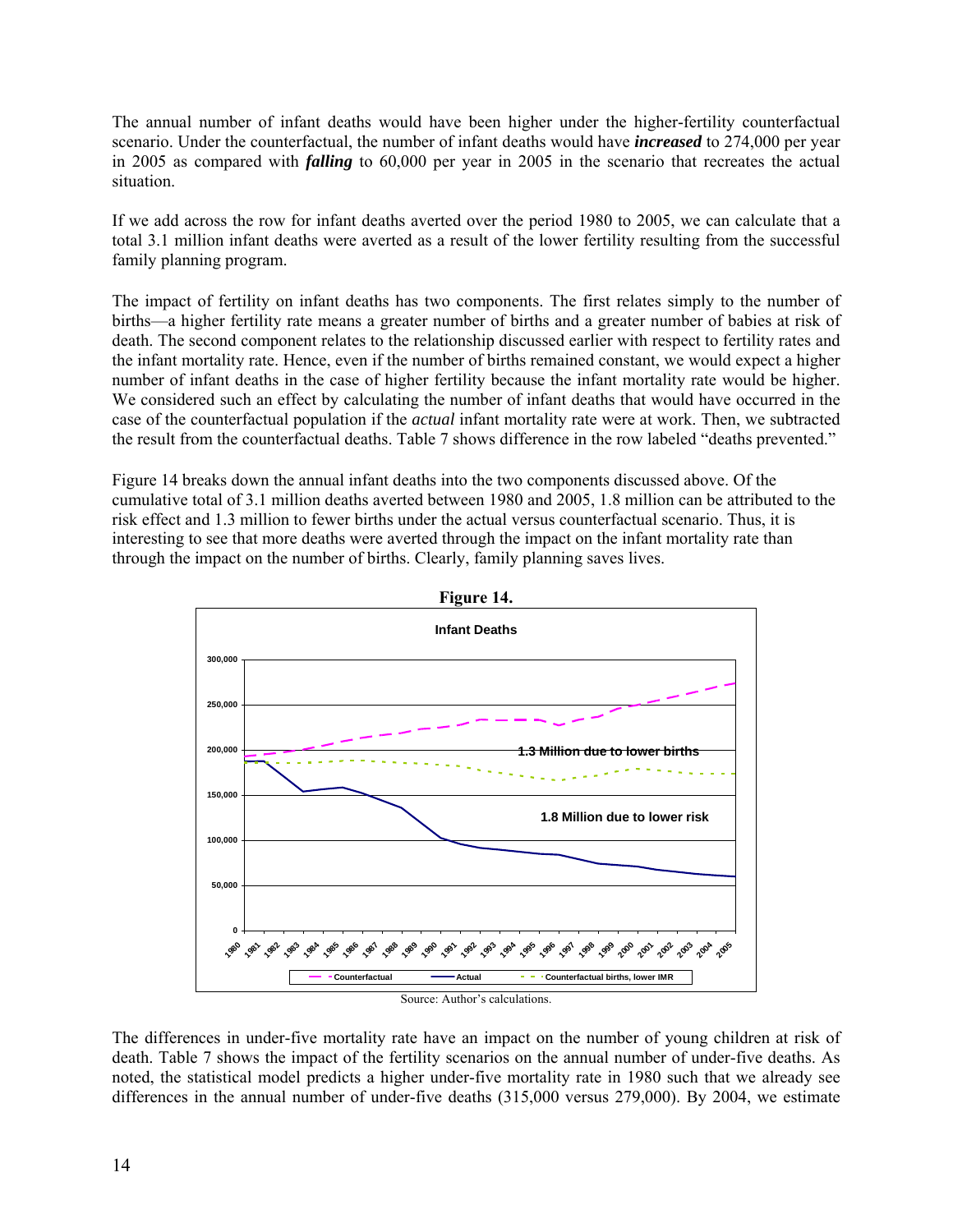that the combined effects of higher mortality rates and more young children mean that, under the counterfactual scenario, we expect 451,000 annual deaths among under-five children compared with our estimate of 74,000 in reality. Cumulatively, over the 25-year period, this amounts to over 6 million deaths averted among children under age five.

Again, we also calculated under-five deaths prevented. We see, for example, that, of an estimated 376,000 under-five deaths in 2005, 212,000 were prevented as a consequence of the lower mortality rate that actually occurred relative to that which we predicted under the counterfactual scenario.

#### *Maternal Mortality*

We also estimated the impact of lower fertility on the number of mothers who would have lost their lives due to complications of pregnancy or childbirth. While we are not able to link the maternal mortality ratio statistically with fertility as we did for infant and under-five mortality, we can calculate the impact of lower fertility on maternal deaths through its impact on the number of births. Figure 15 shows that during the period 1980 to 2005 over 17,000 mothers' lives were saved.



## **What Are the Benefits in Terms of Lower Expenditures on Health and Social Programs?**

In this section, we look at the impacts of lower population growth on the costs of providing health, education, and food subsidies. The need to serve fewer people obviously results in cost savings. This retrospective study compares the amounts that we estimate were actually spent as compared with what might have been spent under the counterfactual scenario with its higher fertility rate.

Previous USAID studies of the impact of Egypt's lower fertility rate showed significant benefits of reduced fertility. Moreland's 1996 study in the mid-1990s showed that LE 1invested in family planning would save over LE 30 in subsidies for education, food, health, housing, and water and sanitation. Chao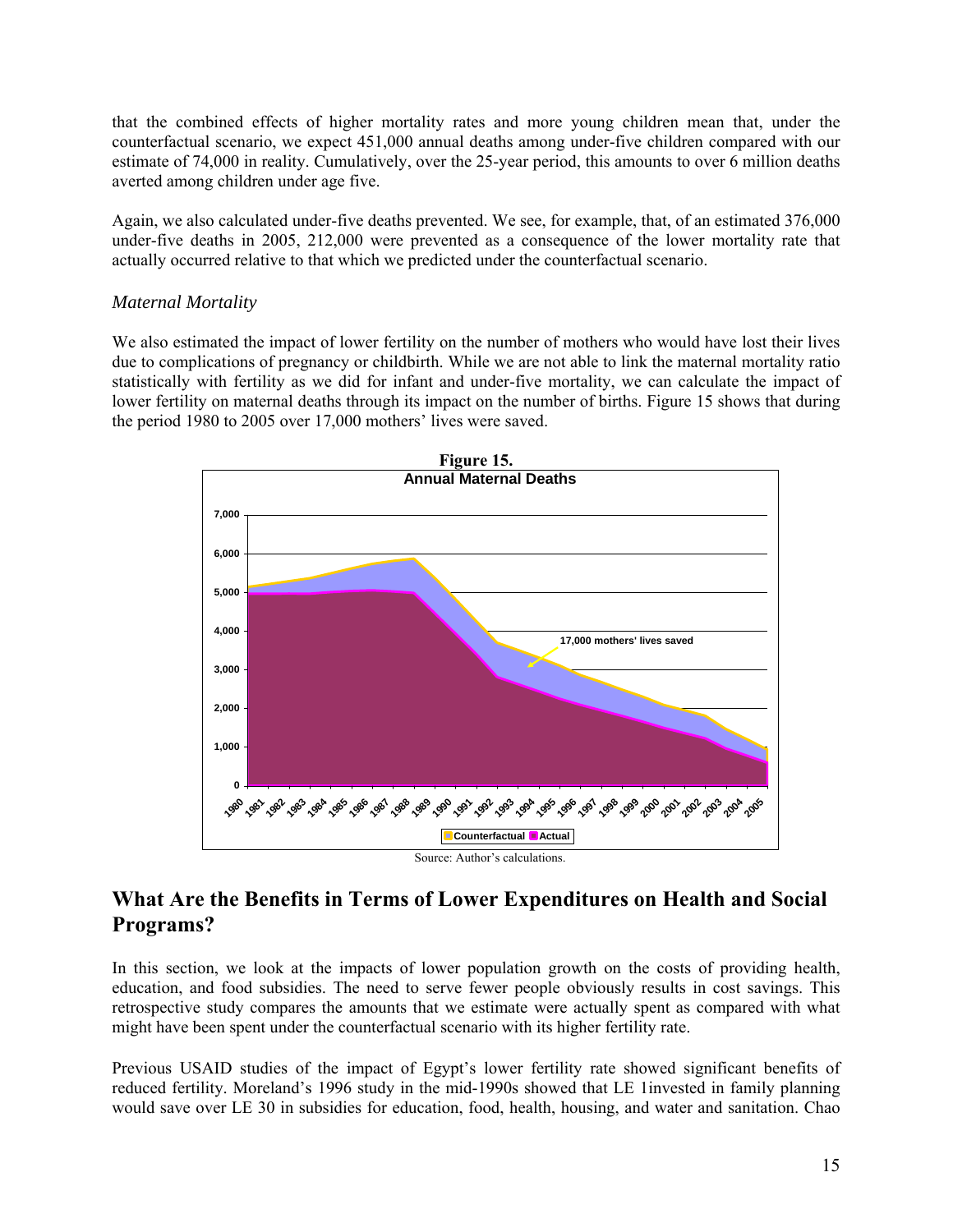(2004) more recently found that benefits from family planning were even higher, with a benefit-cost ratio of more than 40, even though the study did not include housing.

For several reasons, it is inappropriate to compare the benefit-cost ratios in the present analysis with those of the two earlier studies. First, the present study compares two scenarios in which fertility declines, although at different rates, whereas the previous studies held fertility constant in one scenario. Second, the time period for the present study is  $25$  years versus 30 for the other studies. Given that many benefits from changes in population growth are realized cumulatively over a long period, greater impacts are associated with a longer period. Third, the present study dates back to 1980, a period when social and health sector services were less prevalent; as a result, coverage rates were lower such that a smaller population would benefit from the services. Further, with Egypt a considerably poorer country 25 years ago, per capita spending in the social and health sectors was significantly lower. This means that estimated cost savings for a given change in population would be lower for the present study than for the other two.

Even after consideration of methodological differences in the various studies, the present study points to significant savings resulting from Egypt's family planning program, more than offsetting the program's actual costs.

#### *Education*

As for education, we estimate what might have happened if the counterfactual scenario had unfolded. We first performed a retrospective projection of the number of students at each pre-university level of education in Egypt by using published figures on enrollment rates and appropriate age groups (6–10 for primary, 11–13 for preparatory, and 14–16 for secondary).

| <b>Enrollment Type</b>         | 1980      | 1985      | 1990       | 1995       | 2000       | 2005       |  |
|--------------------------------|-----------|-----------|------------|------------|------------|------------|--|
| <b>Primary Enrollment</b>      |           |           |            |            |            |            |  |
| Counterfactual                 | 4,024,555 | 5,066,370 | 6,766,920  | 8,667,708  | 9,457,101  | 10,963,498 |  |
| Actual                         | 4,024,555 | 5,009,119 | 6,348,949  | 7,480,754  | 7,289,101  | 7,948,889  |  |
| <b>Preparatory</b>             |           |           |            |            |            |            |  |
| <b>Enrollment</b>              |           |           |            |            |            |            |  |
| Counterfactual                 | 1,541,096 | 1,781,843 | 2,773,200  | 3,485,008  | 4,552,934  | 5,465,543  |  |
| Actual                         | 1,541,096 | 1,781,843 | 2,726,001  | 3,224,649  | 3,857,854  | 4,087,422  |  |
| <b>Secondary Enrollment</b>    |           |           |            |            |            |            |  |
| Counterfactual                 | 1,636,891 | 1,687,658 | 2,098,152  | 3,171,085  | 4,166,691  | 5,086,629  |  |
| Actual                         | 1,636,891 | 1,687,658 | 2,098,152  | 3,057,560  | 3,732,949  | 4,143,522  |  |
| <b>Total Enrollment</b>        |           |           |            |            |            |            |  |
| Counterfactual                 | 7,202,543 | 8,535,871 | 11,638,272 | 15,323,801 | 18,176,727 | 21,515,671 |  |
| Actual                         | 7,202,543 | 8,478,620 | 11,173,102 | 13,762,963 | 14,879,903 | 16,179,832 |  |
| Source: Author's calculations. |           |           |            |            |            |            |  |

#### **Table 8. Projected Enrollment.**

Table 8 shows that, by 2005 under the counterfactual scenario, annual enrollment in all three cycles of pre-university enrollment would have topped 21 million versus just over 16 million as estimated for current enrollment.

We used education expenditures per student to calculate education costs, noting that lower enrollment translates into cost savings. Due to lack of historical education cost data, we used the same unit costs as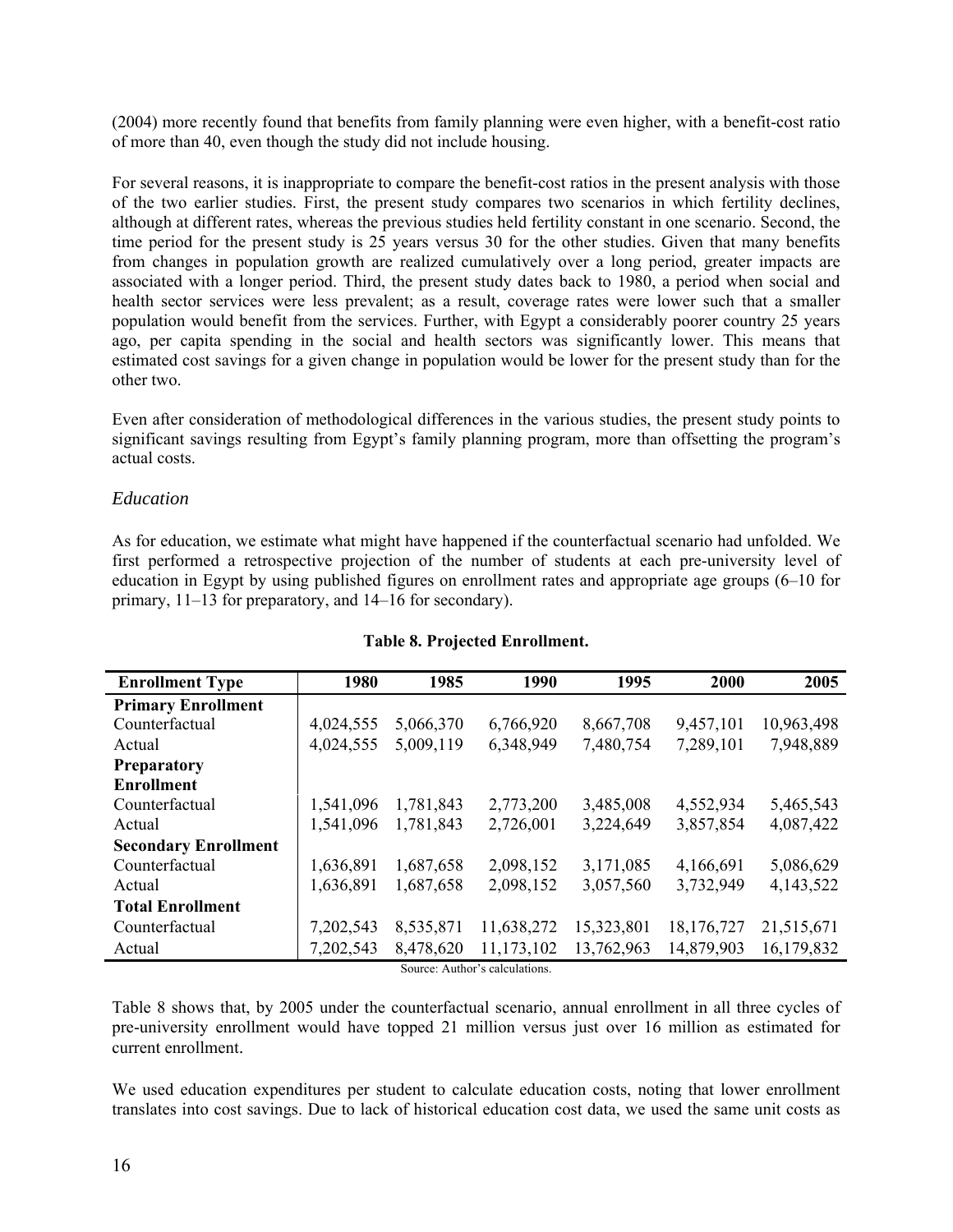Chao. Table 9 illustrates the counterfactual and actual scenarios. We estimate that by 2005 annual education costs would have reached LE 20,000 million if the counterfactual had held. However, with a lower number of children in school, costs were closer to LE 15,000 million. Cumulative savings over the 25-year period are estimated at LE 36,565 million.

|                                | <b>1980</b> | 1985  | 1990   | 1995   | <b>2000</b> | 2005   |  |
|--------------------------------|-------------|-------|--------|--------|-------------|--------|--|
| Counterfactual 6,669           |             | 7.773 | 10,526 | 14.050 | 16.906      | 20,096 |  |
| Actual                         | 6,669       | 7,727 | 10.153 | 12.733 | 14.013      | 15,270 |  |
| Source: Author's calculations. |             |       |        |        |             |        |  |

| Table 9. Annual Education Costs for All Pre-University Cycles (millions of LE) |  |  |  |  |
|--------------------------------------------------------------------------------|--|--|--|--|
|                                                                                |  |  |  |  |

#### *Childhood Immunizations*

Next, we look at the cost of immunizing infants. Given that fertility affects the number of births, a higher fertility rate under the counterfactual scenario would have an immediate impact on the population under one year of age. In 1980, Egypt counted about 1.4 million children under one year old. By 2005, the number of infants was estimated to have grown to 1.7 million (see Figure 16). If, however, the counterfactual scenario had held, Egypt would have counted an additional 1 million infants, for a total of 2.7 million infants.



#### Source: Author's calculations.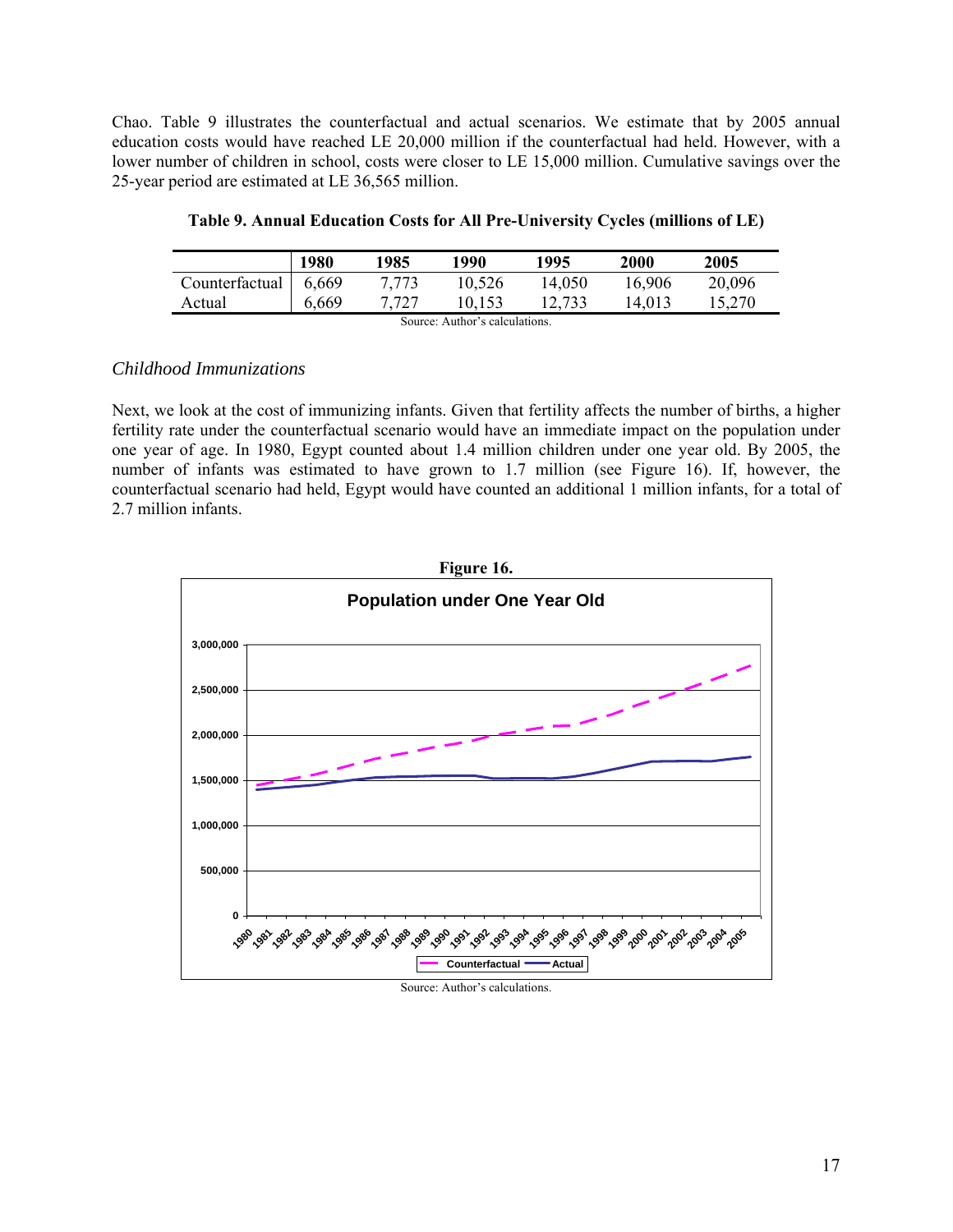

The additional 1 million infants would have required early childhood vaccinations. With no immunization cost data available for Egypt, we estimated child immunization costs by using international costs for a fully immunized child. On the basis of the differences in the number of infants in Figure 16, we estimated that by 2005 annual early child immunization costs would total LE 283 million under the counterfactual scenario versus LE 179 million under the actual scenario, representing a cumulative savings in child immunization costs of LE 783 million (see Figure 17).

#### *Food Subsidies*

Egypt has a long tradition of subsidizing basic food items, notably flour, bread, sugar, cooking oil, and a variety of other commodities (IFPRC, 2001). While Egypt's food subsidy program is designed to benefit the poor, a large segment of the population benefits mostly because subsidies for flour and bread reach virtually everyone. For this reason, we calculate food subsidy impacts for the total population rather than for a subpopulation.

During the 1980s and 1990s, per capita subsidies remained fairly constant at between LE 40 and LE 60. Then, in 2003, subsidies increased to over LE 100 per capita and in 2004, to LE 164, as depicted in Figure 18.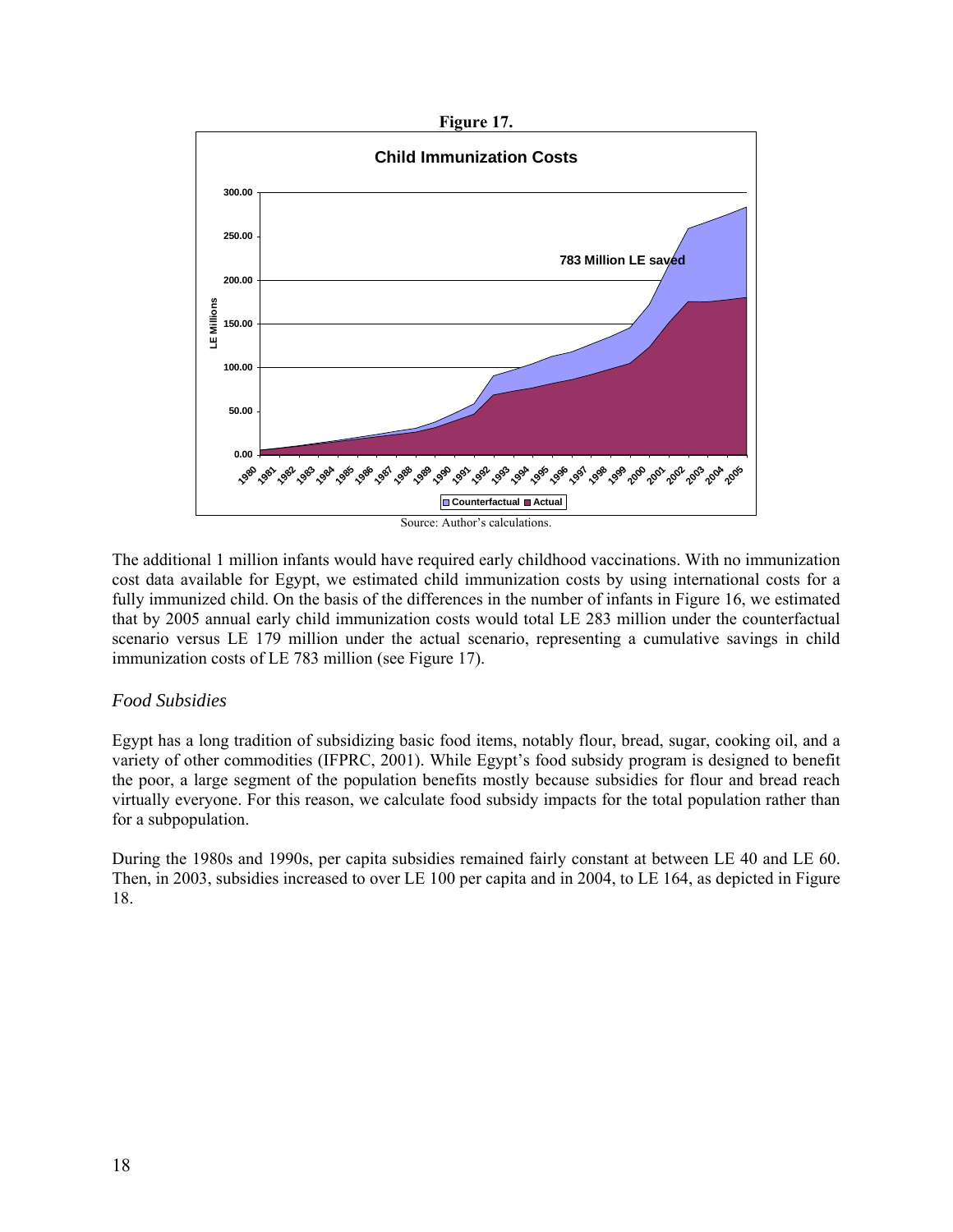

Figure 19 shows the impact of the per capita increase in the food subsidy. Total spending for the subsidy topped LE 11,847 million in 2004 and would have increased by LE 2,000 million under the counterfactual to LE 13,830 million. Over the 25-year comparison period, the savings in food subsidies is on the order of LE 8,489 million as a result of Egypt's actual lower fertility as compared with the counterfactual projection.



Source: Author's calculations.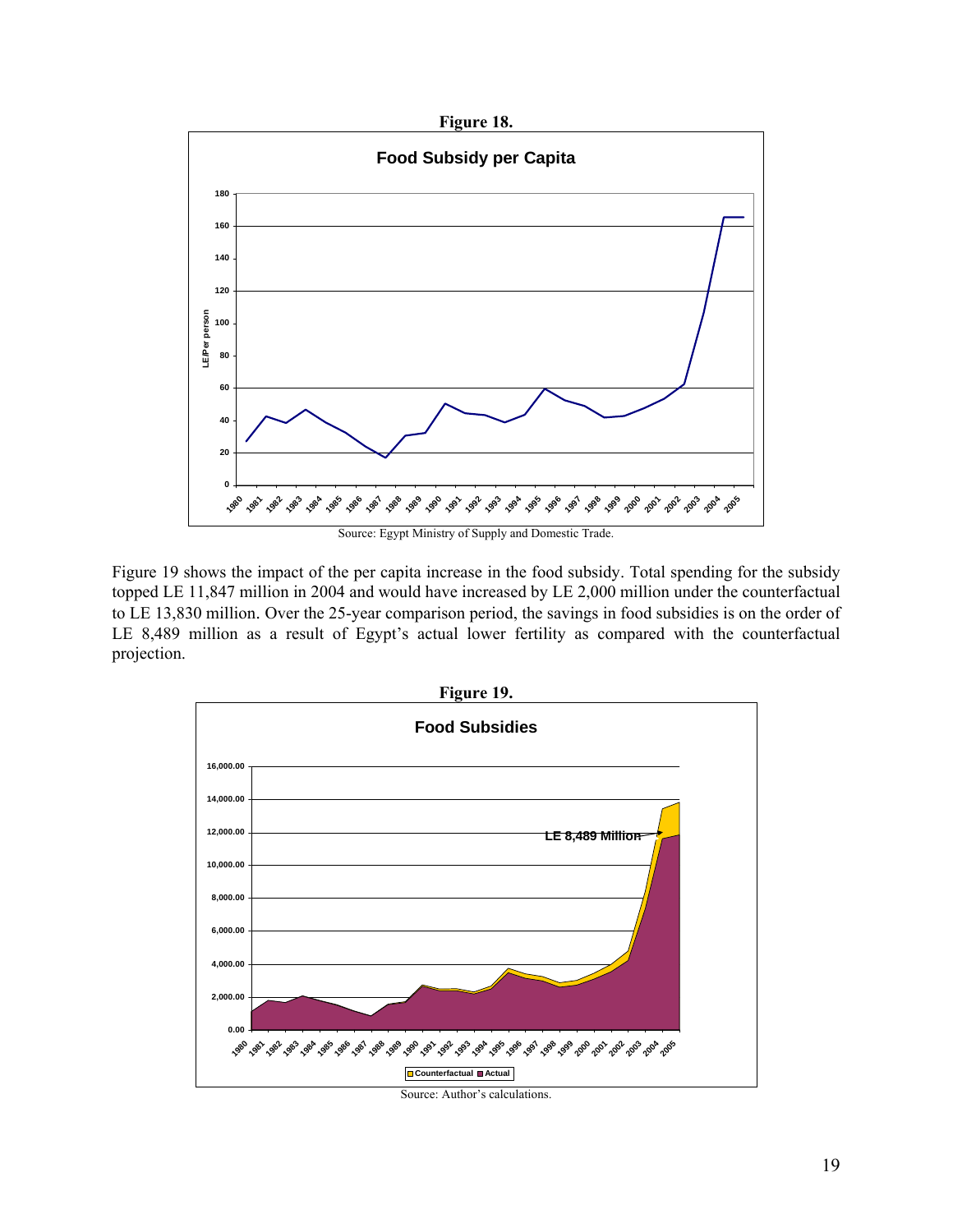## **How Do the Savings Compare with the Costs of Family Planning?**

We have seen significant cost savings in just three key sectors—education, immunizations, and food. How do the savings compare with the costs of family planning over this period?

#### *Family Planning Expenditures*

As noted, USAID commissioned a series of cost studies over the last 10 years. The studies, when combined with other data, allow us to estimate the cost of the family planning program between 1980 and 2005. Table 4 showed the evolution of costs based on the studies. Zanaty and Robinson also reported on donor funding for the period 1976 to 1998. With the Zanaty and Robinson data and estimates of the trend in family planning costs, we were able to estimate family planning costs for the period 1980 to 1987.

We estimate that, from 1980 to 2005, of a total LE 2,402 million spent on family planning, the government of Egypt spent LE 1,214 million, donors spent LE 978 million, and sponsoring agencies and clients spent LE 210 million (Table 10).

| 1980–1988 | 1988-2003                               | 1980–2005 |
|-----------|-----------------------------------------|-----------|
| 271       | 943                                     | 1,214     |
| 258       | 720                                     | 978       |
| 51        | 159                                     | 210       |
| 580       | 1,676                                   | 2,402     |
|           | $\alpha$ $\alpha$ $\alpha$<br>$\cdot$ 1 | $1$ .     |

#### **Table 10. Estimated Family Planning Financing (millions LE)**

Source: Family Planning Cost Studies and author's calculations.

#### *Comparing Family Planning with Sector Savings*

If we total the cumulative savings over the 25-year period for the three sectors of interest (education, immunizations, food), we arrive at a figure of LE 45,838 million in total cost savings for the sectors, a figure that exceeds by far the LE 2,402 million spent on the family planning program during the same period (see Figure 20).



Source: Author's calculations.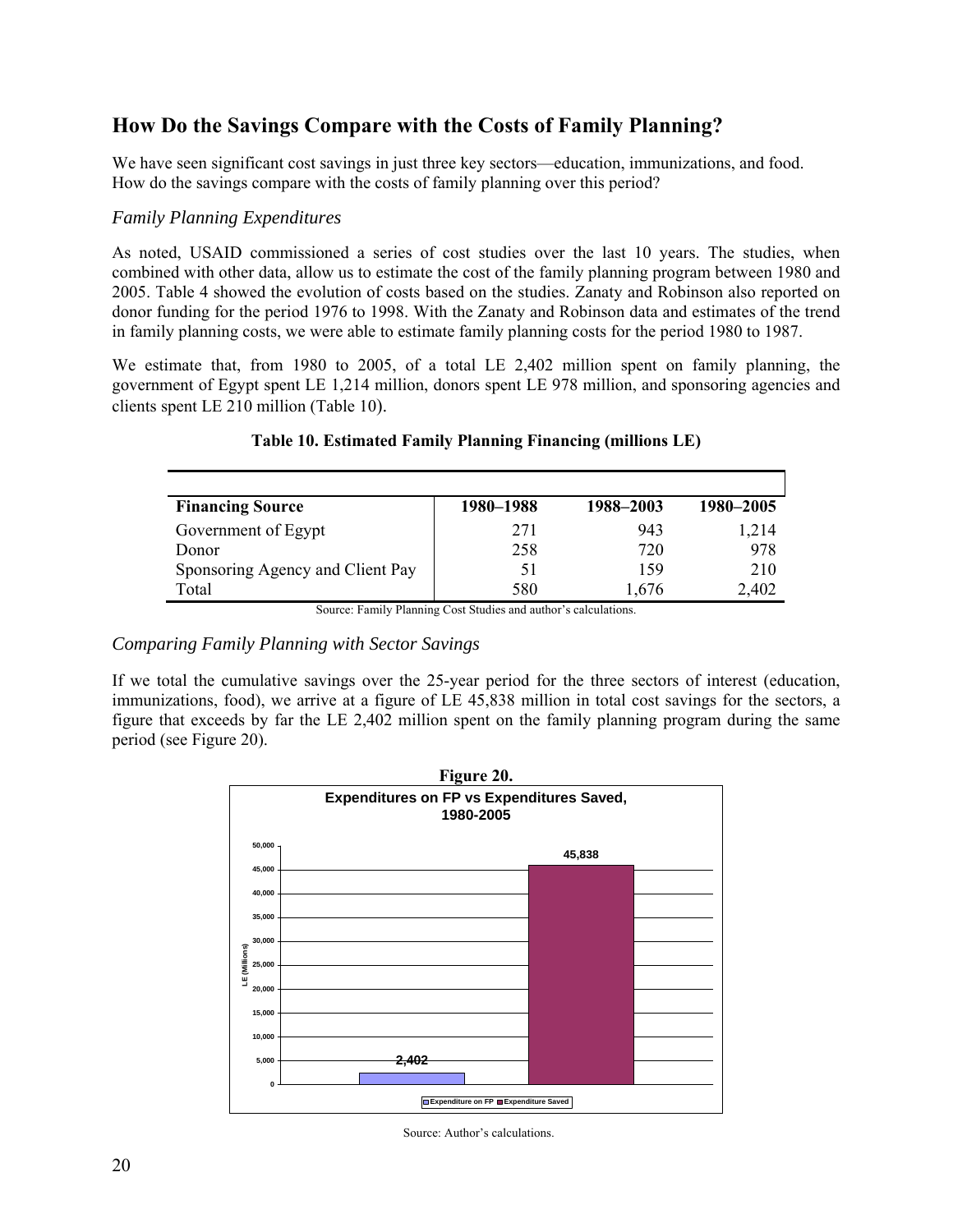## **Conclusion**

In summary, we conclude that Egypt's family planning program has yielded many benefits for Egypt. These include:

- A population that is smaller by 12 million, nearly the size of Cairo;
- A more favorable age distribution, with 10 million fewer young people in the nonworking ages;
- A lower infant mortality rate, resulting in over 3 million fewer infant deaths during the last 25 years;
- A lower mortality rate for children under age five, resulting in over 6 million fewer earlychildhood deaths during the last 25 years;
- Fewer maternal deaths, with 17,000 mothers' lives saved over the last 25 years; and
- Lower education, immunization, and food subsidy costs that far exceed family planning program costs.

These accomplishments are the result of a highly cost-effective family planning program. The LE 2,402 million spent on family planning during the 25-year period between 1980 and 2005 was more than offset by the LE 45,838 million cost savings in education, immunization, and food subsidies. These savings have allowed Egypt to maintain and improve the quality of public services in these sectors and ultimately the quality of life of Egyptians. Undoubtedly, as other studies have shown, other sectors, such as general healthcare, housing, job opportunities, and national economic growth, have also benefited from the family planning program.

With an expected decline in donor funding for family planning in the near future, the results presented here show that substantial benefits have already accrued to Egypt. It is clear that Egypt would be prudent to maintain the program at current and even higher levels by allocating funds to replace those that are expected to be reduced by the phaseout of international donors.